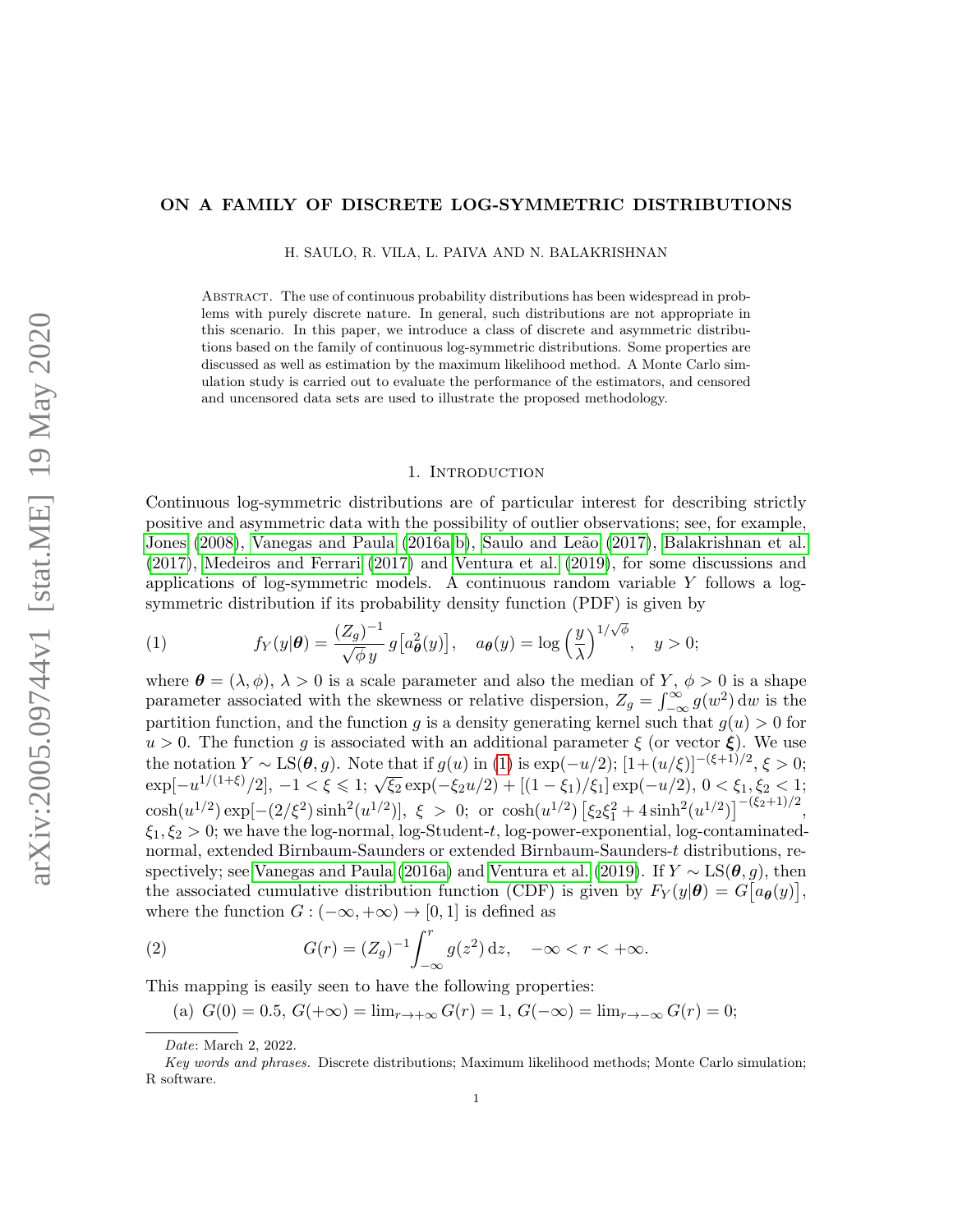- (b)  $G(\cdot)$  is a continuous function and that  $G(\cdot)$  is strictly monotonically increasing. Hence  $G(\cdot)$  has an inverse function, denoted by  $G^{-1}(\cdot);$
- (c) From Items (a) and (b),  $G(\cdot)$  is a CDF; and
- (d)  $G^{-1}(1-p) = -G^{-1}(p)$  for  $p \in (0,1)$  given.

Despite the huge use of log-symmetric distributions – its most famous member is the log-normal model – they are not appropriate in purely discrete contexts. For example, to model the number of cycles before failure of a equipment or the number of weeks to cure a patient, among others; see [Vila et al.](#page-17-1) [\(2019\)](#page-17-1). Moreover, despite useful, continuous log-symmetric models do not include the zero. In this paper, we define a discrete random variable associated to Y in [\(1\)](#page-0-0) as  $X = |Y|$ , where  $|y|$  denotes the largest integer less than or equal to y. In other words, we propose a class of discrete log-symmetric distributions. The proposed class incorporates every distribution belonging to the log-symmetric family, and it is useful for asymmetric and non-negative discrete data.

The rest of the paper proceeds as follows. In Section [2,](#page-1-0) we introduce the class of discrete log-symmetric models. In Section [3,](#page-1-1) we discuss some mathematical properties. In Section [4,](#page-6-0) estimation of the model parameters are approached via the maximum likelihood method for the censored and uncensored cases. In Section [5,](#page-8-0) we carry out a simulation study to evaluate the performance of the estimators taking into account different censoring proportions. In Section [6,](#page-12-0) we illustrate the proposed methodology with two real data sets. Finally, in Section [6,](#page-12-0) we make some concluding remarks and discuss future work.

## 2. Discrete log-symmetric distributions

<span id="page-1-0"></span>We say that a discrete random variable X, taking values in the set  $\{0, 1, \ldots\}$ , follows a discrete log-symmetric distribution with parameter vector  $\boldsymbol{\theta} = (\lambda, \phi)$ , where  $\lambda > 0, \phi > 0$ , denoted by  $X \sim \text{LS}_{d}(\theta, g)$ , if its probability mass function (PMF) is given by

<span id="page-1-2"></span>(3) 
$$
p(x|\boldsymbol{\theta}) = G[a_{\boldsymbol{\theta}}(x+1)] - G[a_{\boldsymbol{\theta}}(x)], \quad x = 0, 1, \ldots,
$$

where  $a_{\theta}(\cdot)$  and  $G(\cdot)$  are as in [\(1\)](#page-0-0) and [\(2\)](#page-0-1), respectively. Note that  $G[a_{\theta}(0)] = G(-\infty) = 0$ and that  $G[a_{\theta}(+\infty)] = G(+\infty) = 1$ . Given the density generating kernel g, defined below Item [\(1\)](#page-0-0), the parameters  $\lambda$  and  $\phi$  completely determine the PMF [\(3\)](#page-1-2) at  $x = 0$ . Since  $G(\cdot)$ and  $a_{\theta}(\cdot)$  are strictly increasing functions, and

$$
\lim_{n \to \infty} \sum_{x=0}^{n} p(x|\boldsymbol{\theta}) = \lim_{n \to \infty} G\big[a_{\boldsymbol{\theta}}(n+1)\big] = G(+\infty) = 1,
$$

it is clear that  $p(x|\theta)$  is a PDF.

The CDF, reliability function (RF) and hazard rate (HR) of the  $LS_d$  distribution, respectively, are given by

$$
F(x|\boldsymbol{\theta}) = 1 - R(x|\boldsymbol{\theta}) = G[a_{\boldsymbol{\theta}}(\lfloor x \rfloor + 1)], \quad x \geqslant 0;
$$

$$
H(x|\boldsymbol{\theta}) = \frac{p(x|\boldsymbol{\theta})}{p(x|\boldsymbol{\theta}) + R(x|\boldsymbol{\theta})} = \frac{G\big[a_{\boldsymbol{\theta}}(x+1)\big] - G\big[a_{\boldsymbol{\theta}}(x)\big]}{1 - G\big[a_{\boldsymbol{\theta}}(x)\big]}, \quad x = 0, 1, \ldots.
$$

# 3. Mathematical properties

<span id="page-1-1"></span>This section, if not explicitly mentioned otherwise, consists of mathematical properties valid for any discrete random variable X with support  $\{0, 1, \ldots\}$ .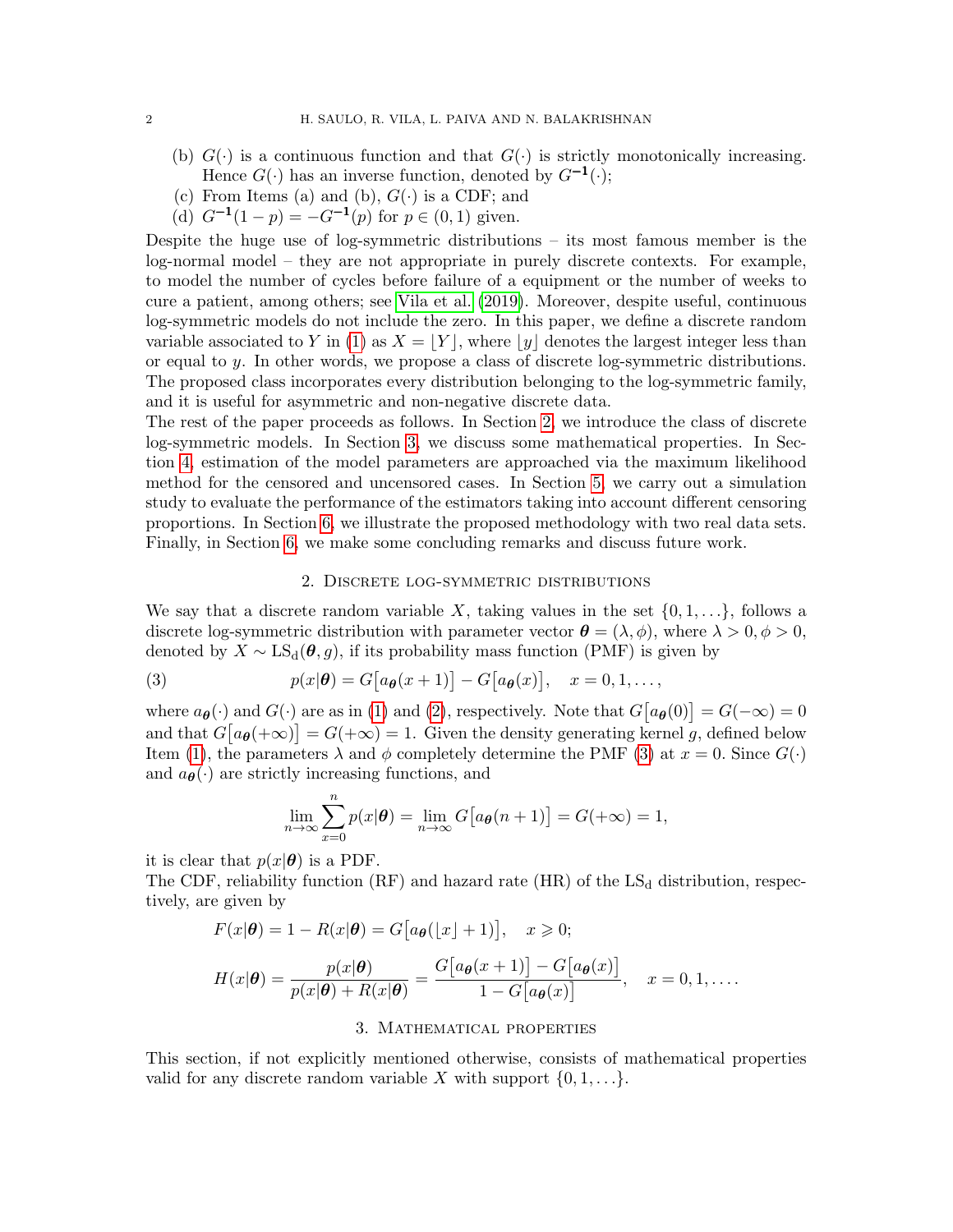Let  $(b_n)$  be a sequence of real numbers. For technical reasons in the next result we use the convention  $\prod_{y=0}^{-1} b_y = 1$ . The next result provides a characterization of the PMF and RF of a discrete distribution in terms of the HR.

<span id="page-2-0"></span>**Proposition 3.1.** If X is a discrete random variable then, for each  $x = 0, 1, 2, \ldots$ ,

(a) 
$$
p(x|\theta) = \frac{H(x|\theta)}{1 - H(x|\theta)} \prod_{y=0}^{x-1} [1 - H(y|\theta)];
$$
  
\n(b)  $R(x|\theta) = \prod_{y=0}^{x-1} [1 - H(y|\theta)];$ 

where  $H(\cdot|\boldsymbol{\theta})$  is the HR.

*Proof.* By using the identity  $p(x|\theta) = R(x|\theta) - R(x+1|\theta) = [p(x|\theta) + R(x|\theta)]H(x|\theta), x =$  $0, 1, \ldots$ , we have

$$
1 = H(x|\boldsymbol{\theta}) + \frac{R(x|\boldsymbol{\theta})H(x|\boldsymbol{\theta})}{p(x|\boldsymbol{\theta})}, \quad x = 0, 1, 2, \dots
$$

Since  $p(x|\theta)/H(x|\theta) = p(x|\theta) + R(x|\theta) = R(x-1|\theta)$ , it follows that

$$
\frac{R(x|\boldsymbol{\theta})}{R(x-1|\boldsymbol{\theta})} = 1 - H(x|\boldsymbol{\theta}), \quad x = 0, 1, 2, \dots
$$

Exchanging x for y in the above identity and then multiplying from  $y = 0$  to  $y = x - 1$ , we get

$$
R(x|\boldsymbol{\theta}) = \prod_{y=0}^{x-1} \frac{R(y|\boldsymbol{\theta})}{R(y-1|\boldsymbol{\theta})} = \prod_{y=0}^{x-1} \left[1 - H(y|\boldsymbol{\theta})\right], \quad x = 0, 1, 2, \dots,
$$

verifying the identity for  $R(x|\theta)$ . On the other hand, combining the above identity with the definition of HR, the identity for  $p(x|\theta)$  follows.

# 3.1. Moments and variance.

**Theorem 3.2.** If X is a discrete random variable possessing all the higher-order moments, then

(a) 
$$
\mathbb{E}(X^r) = \sum_{x=0}^{\infty} [(x+1)^r - x^r] R(x | \boldsymbol{\theta});
$$
  
\n(b) 
$$
\mathbb{E}(X^r) = \sum_{x=0}^{\infty} \sum_{k=0}^r \sum_{i=0}^{r-k} {r-k \choose i} x^{k+i} R(x | \boldsymbol{\theta});
$$
  
\n(c) 
$$
\text{Var}(X) = 2 \sum_{x=0}^{\infty} x R(x | \boldsymbol{\theta}) + \sum_{x=0}^{\infty} R(x | \boldsymbol{\theta}) \left[ 1 - \sum_{x=0}^{\infty} R(x | \boldsymbol{\theta}) \right];
$$

where  $R(\cdot|\boldsymbol{\theta})$  is the RF.

*Proof.* In order to prove Item (a), using the telescopic series  $\sum_{x=0}^{i-1} [(x+1)^{r} - x^{r}] = i^{r}$ , it follows that

$$
\mathbb{E}(X^r) = \sum_{i=0}^{\infty} \sum_{x=0}^{\infty} \mathbb{1}_{\{x < i\}} [(x+1)^r - x^r] \, p(i|\boldsymbol{\theta}) = \sum_{x=0}^{\infty} [(x+1)^r - x^r] \sum_{i=0}^{\infty} \mathbb{1}_{\{i > x\}} \, p(i|\boldsymbol{\theta}),
$$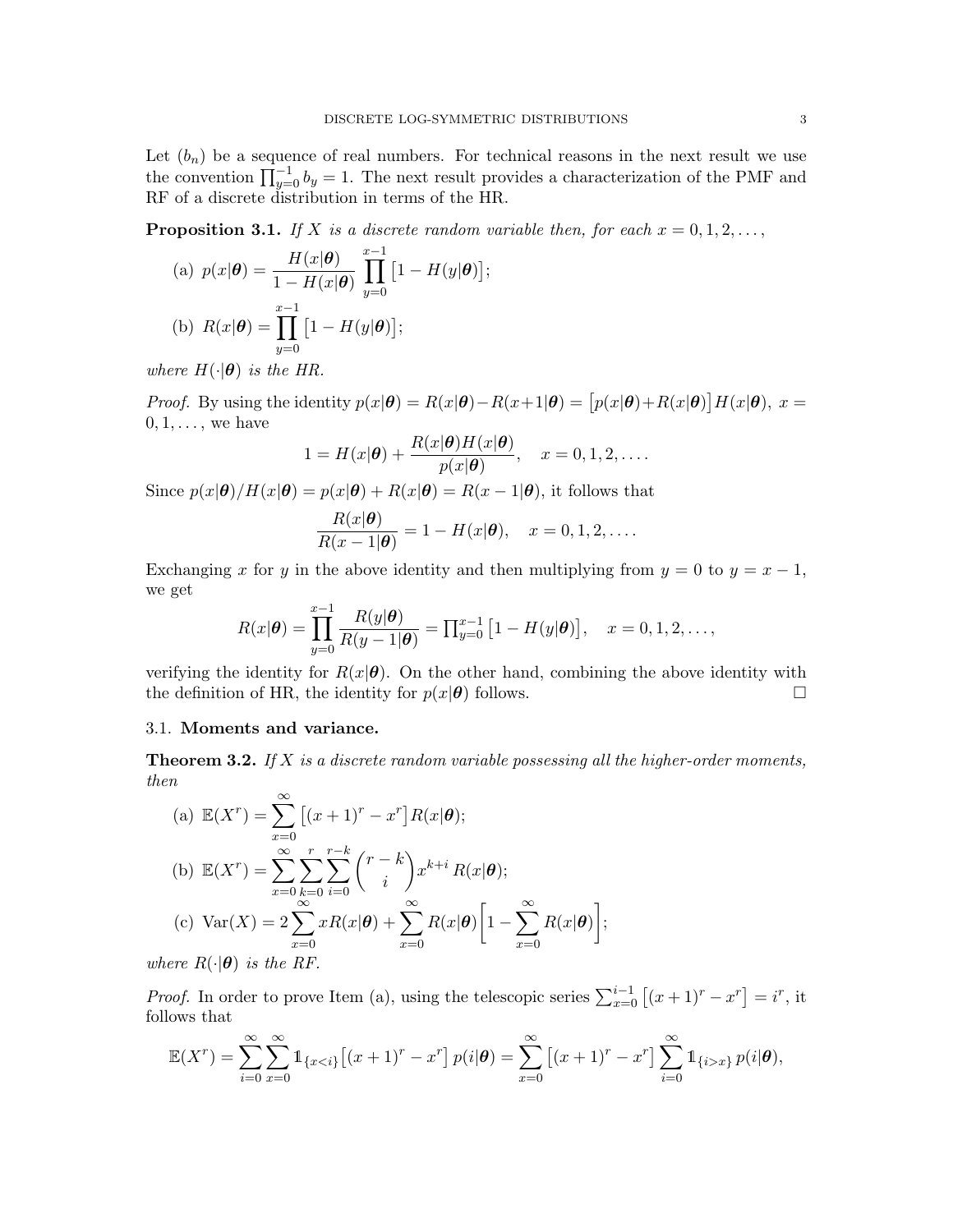where in the second equality we exchange the orders of the summations because the following series

$$
\sum_{x=0}^{\infty} \mathbb{1}_{\{x < i\}} |(x+1)^r - x^r| \, p(i|\boldsymbol{\theta}) = \sum_{x=0}^{\infty} \mathbb{1}_{\{x < i\}} \cdot \left[ (x+1)^r - x^r \right] p(i|\boldsymbol{\theta}) = i^r p(i|\boldsymbol{\theta}) =: M_i
$$

is finite for each  $i = 0, 1, ...,$  and, by hypothesis, the expectation  $\mathbb{E}(X^r) = \sum_{i=0}^{\infty} M_i$  always exists. This proves the first item. The second item follows by combining the expression for  $\mathbb{E}[X^r]$  given in the first item with the polynomial identity  $a^n - b^n = (a - b) \sum_{k=0}^r a^{r-k} b^k$ and with the binomial expansion. The proof of the third item immediately follows from Item (a). Thus, the proof is complete.

## 3.2. The p-quantile.

<span id="page-3-2"></span>**Theorem 3.3.** Let  $X = |Y|$  be a discrete random variable obtained from a positive continuous random variable Y with CDF  $F_Y(\cdot|\theta)$ . Given  $p \in (0,1)$ , let  $Q_p = F_Y^{-1}$  $\sum_{Y}^{\mathbf{-1}}(p|\boldsymbol{\theta})$  be the p-quantile for  $Y$ . The following statements are valid:

- (a) If  $Q_p > 0$  is a natural number, then  $Q_p 1$  is the p-quantile for X;
- (b) If  $Q_p > 0$  is not a natural number, then all  $y \in [Q_p], [Q_p] + 1$  is a p-quantile for X.

*Proof.* Given  $p \in (0, 1)$ , assume that  $Q_p = F_Y^{-1}$  $\prod_{Y}^{T-1}(p|\theta)$ . By using the relations, for all  $x > 0$ ,

<span id="page-3-0"></span>(4) 
$$
F_X(x^-|\boldsymbol{\theta}) = F_Y(\lfloor x \rfloor |\boldsymbol{\theta});
$$

<span id="page-3-1"></span>
$$
(5) \t\t\t |x| \leq x < \lfloor x \rfloor + 1;
$$

where  $F_X(x^-|\theta) = \lim_{\delta \to 0} F_X(x - \delta|\theta)$  for all  $\delta > 0$ , we have

$$
F_X\big[(Q_p-1)^{-}|\boldsymbol{\theta}\big] \leqslant F_X\big(Q_p-1|\boldsymbol{\theta}\big) = F_X\big(Q_p^{-}|\boldsymbol{\theta}\big) \stackrel{(4)}{=} F_Y(Q_p|\boldsymbol{\theta}\big) = p,
$$

 $\sim$ 

whenever  $Q_p > 0$  is a natural number. Then, by definition of p-quantile for a discrete random variable, the statement in Item (a) follows.

Already, when  $Q_p > 0$  is not a natural number, from [\(4\)](#page-3-0) and [\(5\)](#page-3-1) we have

$$
F_X(Q_p^-|\boldsymbol{\theta}) \stackrel{\text{(4)}}{=} F_Y(\lfloor Q_p \rfloor |\boldsymbol{\theta}) \stackrel{\text{(5)}}{\leq} F_Y(Q_p|\boldsymbol{\theta}) = p;
$$
  

$$
F_X(Q_p|\boldsymbol{\theta}) = F_X\big[(Q_p+1)^-|\boldsymbol{\theta}\big] \stackrel{\text{(4)}}{=} F_Y(\lfloor Q_p \rfloor + 1|\boldsymbol{\theta}) \stackrel{\text{(5)}}{\geq} F_Y(Q_p|\boldsymbol{\theta}) = p.
$$

Therefore,  $F_X(Q_p^-|\theta) \leq p \leq F_X(Q_p|\theta)$ . Hence, the *p*-quantile for X can be represented by any value in the interval  $[Q_p], [Q_p] + 1$ , and the proof of Item (b) follows. This completes the proof.  $\Box$ 

The following two results are applied exclusively to random variables with discrete logsymmetric distribution.

<span id="page-3-3"></span>**Proposition 3.4.** Let X be a random variable with  $LS_d$  distribution. The following statements hold:

- (a) If  $\lambda$  is a natural number, then  $\lambda 1$  is the median for X;
- (b) If  $\lambda$  is not a natural number, then the median of the distribution of X can be represented by any value in the set  $[|\lambda|, |\lambda| + 1]$ .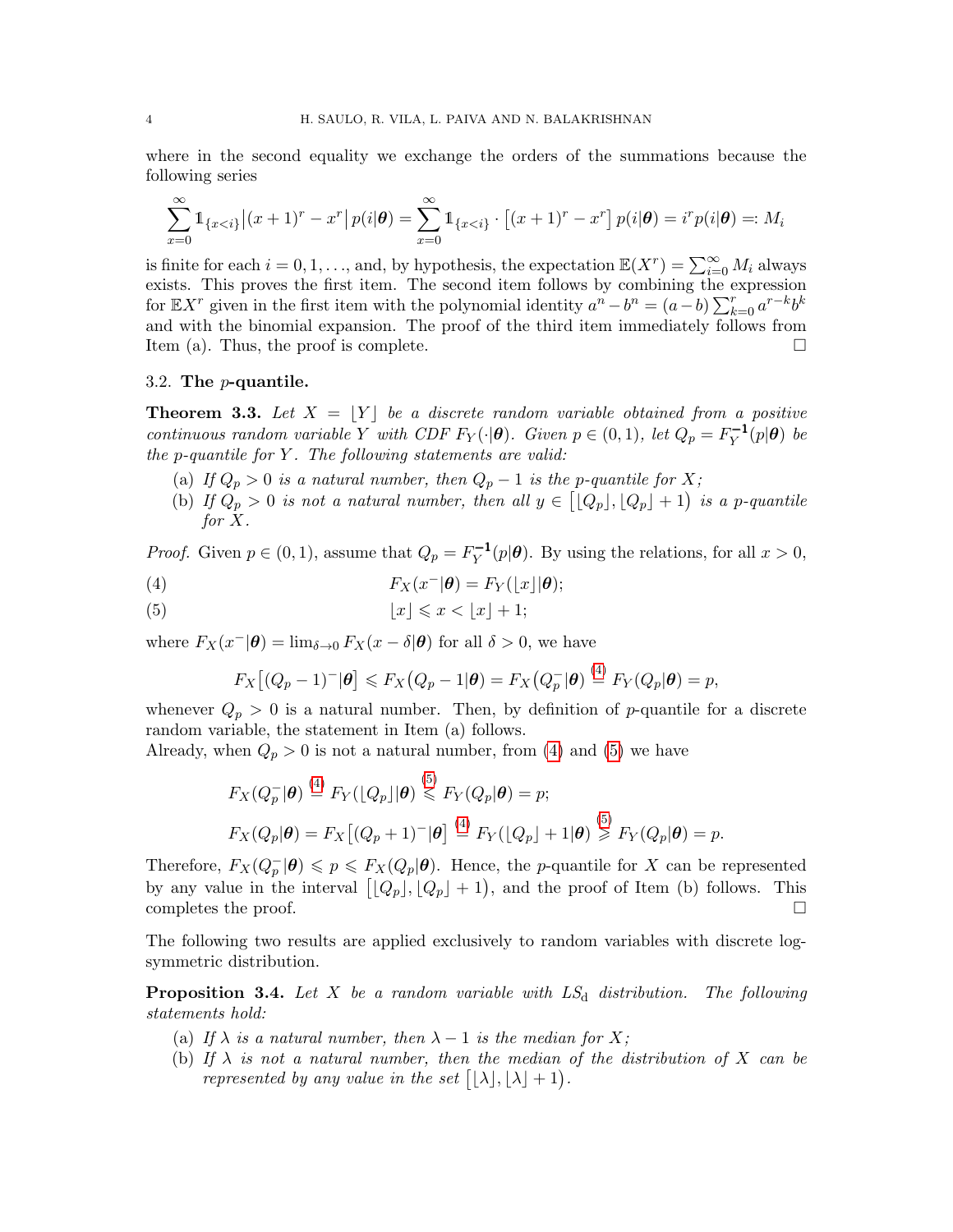*Proof.* Let  $X \sim \text{LS}_{d}(\theta, g)$ . Since  $G(\cdot)$  and  $a_{\theta}(\cdot)$  are strictly increasing functions, the function  $G[a_{\theta}(\cdot)]$  is a strictly increasing CDF corresponding to some continuous random variable Y with log-symmetric distribution  $LS(\theta, g)$ . Furthermore, note that the median  $Q_{0.5}$  for Y can be written as

$$
Q_{0.5} = (G \circ a_{\theta})^{-1}(0.5) = a_{\theta}^{-1}[G^{-1}(0.5)] = \lambda \exp\left[\sqrt{\phi} G^{-1}(0.5)\right] = \lambda,
$$

where in the last equality we use that  $G^{-1}(0.5) = 0$ ; see Item (a) below Item [\(2\)](#page-0-1) in Section [1.](#page-0-2) Then, by Theorem [3.3,](#page-3-2) the proof of Items (a) and (b) follows.  $\Box$ 

Let  $X \sim LS_d(\theta, g)$ . For given  $p \in (0, 1)$ , let  $Q_{d,p}$  be a p-quantile for X. Let us define

Dispersion: 
$$
\zeta = Q_{d;0.75} - Q_{d;0.25}, \quad 0 < \zeta < \infty;
$$

\nRelative dispersion:  $\varpi = \frac{\zeta}{\zeta + 2Q_{d;0.25}}, \quad 0 < \varpi < 1;$ 

\nSkewness:  $\varkappa(p) = \frac{Q_{d;p} + Q_{d;1-p} - 2Q_{d;0.5}}{Q_{d;1-p} + Q_{d;p}}, \quad 0 < \varkappa(p) < 1, \quad 0 < p < 0.5;$ 

\nKurtosis:  $\varsigma = \frac{Q_{d;7/8} - Q_{d;5/8} + Q_{d;3/8} - Q_{d;1/8}}{Q_{d;6/8} - Q_{d;2/8}}, \quad 0 \leq \varsigma < \infty.$ 

The relative dispersion, skewness and kurtosis have appeared in [Zwillinger and Kokoska](#page-17-2) [\(2000\)](#page-17-2), [Hinkley](#page-16-6) [\(1975\)](#page-16-6) and [Moors](#page-16-7) [\(1988\)](#page-16-7), respectively.

**Proposition 3.5.** Given  $p \in (0,1)$ , let  $X \sim LS_d(\theta, g)$  and let  $Q_p$  be the p-quantile of the corresponding continuous log-symmetric distribution. If  $Q_p$  is a natural number, then

(a) 
$$
\zeta = 2\lambda \sinh\left[\sqrt{\phi} G^{-1}(0.75)\right];
$$
\n(b)  $\varpi = \left\{\text{cotanh}\left[\sqrt{\phi} G^{-1}(0.75)\right] - \text{cosech}\left[\sqrt{\phi} G^{-1}(0.75)\right]\right\}^{-1};$ \n(c)  $\varkappa(p) = \lambda;$ \n(d)  $\varsigma = \frac{\sinh\left[\sqrt{\phi} G^{-1}(7/8)\right] - \sinh\left[\sqrt{\phi} G^{-1}(5/8)\right]}{\sinh\left[\sqrt{\phi} G^{-1}(6/8)\right]};$ 

where  $G(\cdot)$  was defined in [\(2\)](#page-0-1).

*Proof.* Since  $Q_p$  is a natural number, by Theorem [3.3,](#page-3-2)  $Q_{d,p} = Q_p - 1$  is a p-quantile for X, where  $Q_p = \lambda \exp \left[ \sqrt{\phi} G^{-1}(p) \right]$ . By using the identity  $G^{-1}(1-p) = -G^{-1}(p)$  (see Item (d) below Item [\(2\)](#page-0-1) in Section [1\)](#page-0-2), from Proposition [3.4](#page-3-3) and a simple algebraic computation, the proof of statements in Items (a)-(d) follows.  $\Box$ 

3.3. Shape properties. The next result shows that the shape of a discrete log-symmetric distribution depends on choice of density generating kernel and on the distance between the modes of the corresponding continuous log-symmetric distribution.

<span id="page-4-0"></span>**Theorem 3.6.** Let q be a density generating kernel so that the corresponding continuous  $log-symmetric$  distribution, of a random variable  $Y$ , is bimodal. Then the discrete logsymmetric distribution of  $X = |Y|$  has the following shapes:

- (a) It is bimodal, whenever the distance between the modes is big enough;
- (b) It is unimodal, whenever the distance between the modes is small enough.

Proof. Since the proof of Item (b) follows the same analysis and steps as the first item, we are concerned with proving only Item (a).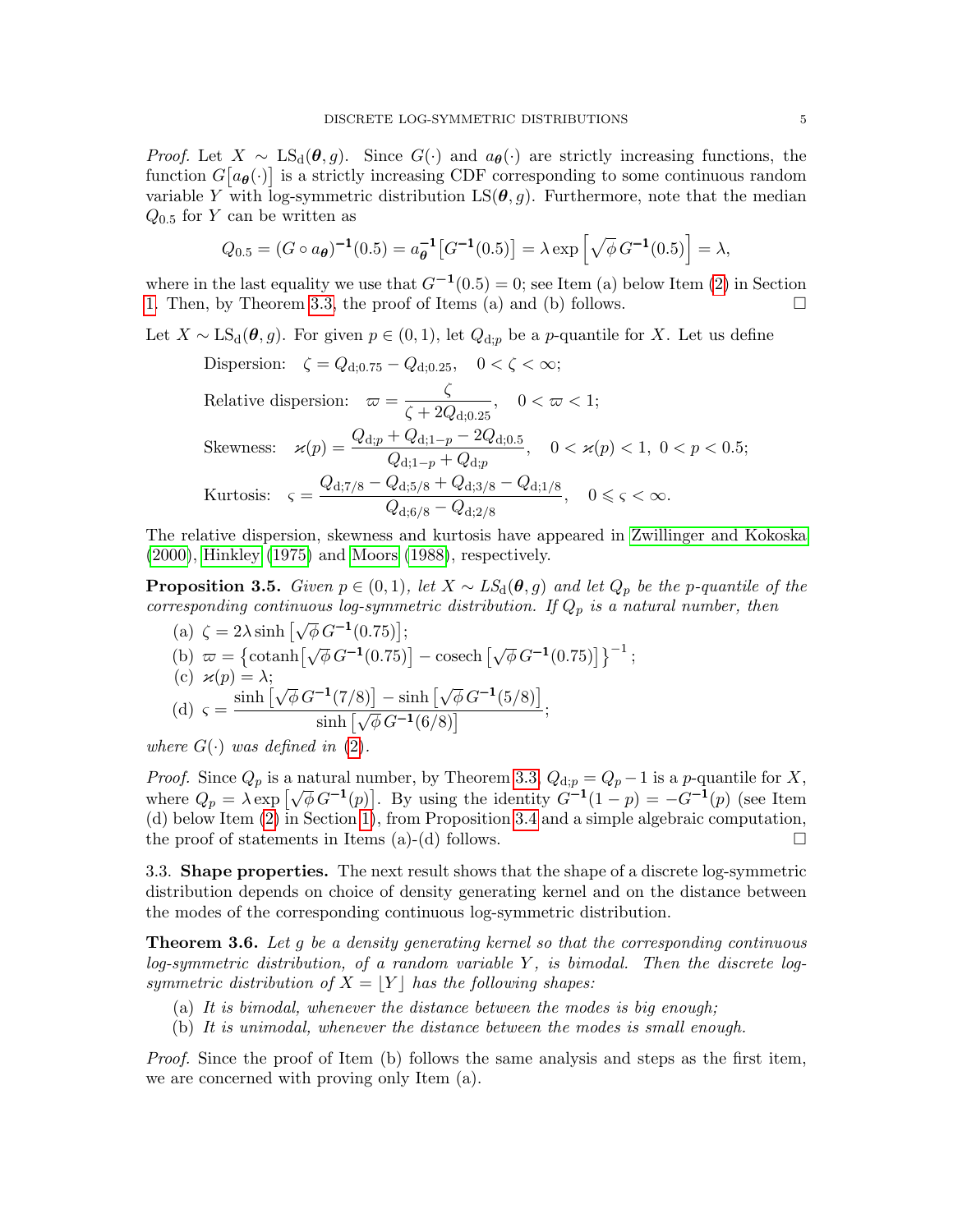Let  $f_Y(y|\theta)$ ,  $t > 0$ , be the bimodal PDF of the continuous random variable  $Y \sim LS(\theta, g)$ , where the distance between their modes, denoted by  $y_0 > 0$  and  $y_\epsilon = y_0 + \epsilon$ , is big enough ( $\epsilon > 6$ ). From bimodality property, there is  $y_* \in (y_0, y_\epsilon)$  such that the following inequalities hold:

<span id="page-5-0"></span>(6) 
$$
f_Y(y|\theta) \ge f_Y(y-1|\theta)
$$
 for all  $y \le y_0$  and  $y_* \le y \le y_{\epsilon}$ ;

<span id="page-5-1"></span>(7) 
$$
f_Y(y|\theta) \ge f_Y(y+1|\theta)
$$
 for all  $y_* \ge y \ge y_0$  and  $y \ge y_{\epsilon}$ .

If x is a natural number such that  $x \leq y_0$  – 1 and  $y_*$  + 1  $\leq x \leq y_\epsilon$  – 1, from above inequalities, we have

$$
p(x|\boldsymbol{\theta}) = \int_x^{x+1} f_Y(y|\boldsymbol{\theta}) \, dy \geqslant \int_x^{x+1} f_Y(y-1|\boldsymbol{\theta}) \, dy = p(x-1|\boldsymbol{\theta}).
$$

Already, if x is a natural number such that  $\lfloor y_* \rfloor - 1 \geq x \geq \lfloor y_0 \rfloor + 1$  and  $x \geq \lfloor y_\epsilon \rfloor + 1$ , we have

$$
p(x|\boldsymbol{\theta}) = \int_x^{x+1} f_Y(y|\boldsymbol{\theta}) \, dy \geqslant \int_x^{x+1} f_Y(y+1|\boldsymbol{\theta}) \, dy = p(x+1|\boldsymbol{\theta}).
$$

In other words, we have the following

<span id="page-5-2"></span>(8) 
$$
p(0|\boldsymbol{\theta}) \leq p(1|\boldsymbol{\theta}) \leq \cdots \leq p(\lfloor y_0 \rfloor - 1|\boldsymbol{\theta});
$$

$$
p(\lfloor y_0 \rfloor + 1|\boldsymbol{\theta}) \geqslant \cdots \geqslant p(\lfloor y_* \rfloor - 2|\boldsymbol{\theta}) \geqslant p(\lfloor y_* \rfloor - 1|\boldsymbol{\theta});
$$

<span id="page-5-3"></span>(9) 
$$
p(\lfloor y_* \rfloor + 1 | \boldsymbol{\theta}) \leqslant p(\lfloor y_* \rfloor + 2 | \boldsymbol{\theta}) \leqslant \cdots \leqslant p(\lfloor y_{\epsilon} \rfloor - 1 | \boldsymbol{\theta});
$$

$$
p(\lfloor y_{\epsilon} \rfloor + 1 | \boldsymbol{\theta}) \geqslant p(\lfloor y_{\epsilon} \rfloor + 2 | \boldsymbol{\theta}) \geqslant \cdots.
$$

From monotonicities [\(8\)](#page-5-2) and [\(9\)](#page-5-3), one can guarantee the bimodality property of the discrete log-symmetric distribution. By using [\(8\)](#page-5-2), we show how to obtain only one of the modes, since the other one can be obtained following a similar path. Indeed, by [\(8\)](#page-5-2) it remains to relate the probabilities  $p(|y_0| - 1|\theta)$ ,  $p(|y_0||\theta)$  and  $p(|y_0| + 1|\theta)$  to find the the first mode, denoted by  $x_0$ , of the discrete log-symmetric distribution. A simple observation shows that  $x_0$  is given by

$$
x_0 = \begin{cases} \lfloor y_0 \rfloor + 1, & \text{if } p(\lfloor y_0 \rfloor - 1 | \theta) \leq p(\lfloor y_0 \rfloor | \theta) < p(\lfloor y_0 \rfloor + 1 | \theta), \\ \lfloor y_0 \rfloor, & \text{if } p(\lfloor y_0 \rfloor - 1 | \theta) < p(\lfloor y_0 \rfloor | \theta) > p(\lfloor y_0 \rfloor + 1 | \theta), \\ \lfloor y_0 \rfloor - 1, & \text{if } p(\lfloor y_0 \rfloor - 1 | \theta) > p(\lfloor y_0 \rfloor | \theta) \geq p(\lfloor y_0 \rfloor + 1 | \theta), \\ \lfloor y_0 \rfloor - 1 \text{ and } \lfloor y_0 \rfloor, & \text{if } p(\lfloor y_0 \rfloor - 1 | \theta) = p(\lfloor y_0 \rfloor | \theta) > p(\lfloor y_0 \rfloor + 1 | \theta), \\ \lfloor y_0 \rfloor, & \text{if } p(\lfloor y_0 \rfloor - 1 | \theta) < p(\lfloor y_0 \rfloor | \theta) = p(\lfloor y_0 \rfloor + 1 | \theta), \\ \lfloor y_0 \rfloor, & \text{if } p(\lfloor y_0 \rfloor - 1 | \theta) = p(\lfloor y_0 \rfloor + 1 | \theta) < p(\lfloor y_0 \rfloor | \theta). \end{cases}
$$

Notice that, any other possible relation between  $p(|y_0| - 1|\theta)$ ,  $p(|y_0||\theta)$  and  $p(|y_0| + 1|\theta)$ contradicts the fact that  $y_0$  is a mode of the continuous log-symmetric distribution. As mentioned above, using [\(9\)](#page-5-3), the second mode of the discrete log-symmetric distribution is obtained in an analogous way. So we completed the proof.

As an immediate consequence of Theorem [3.6,](#page-4-0) the following result follows.

Corollary 3.7. Let g be a density generating kernel so that the corresponding continuous  $log-symmetric$  distribution, of a random variable  $Y$ , is unimodal. Then the discrete logsymmetric distribution of  $X = |Y|$  is also unimodal.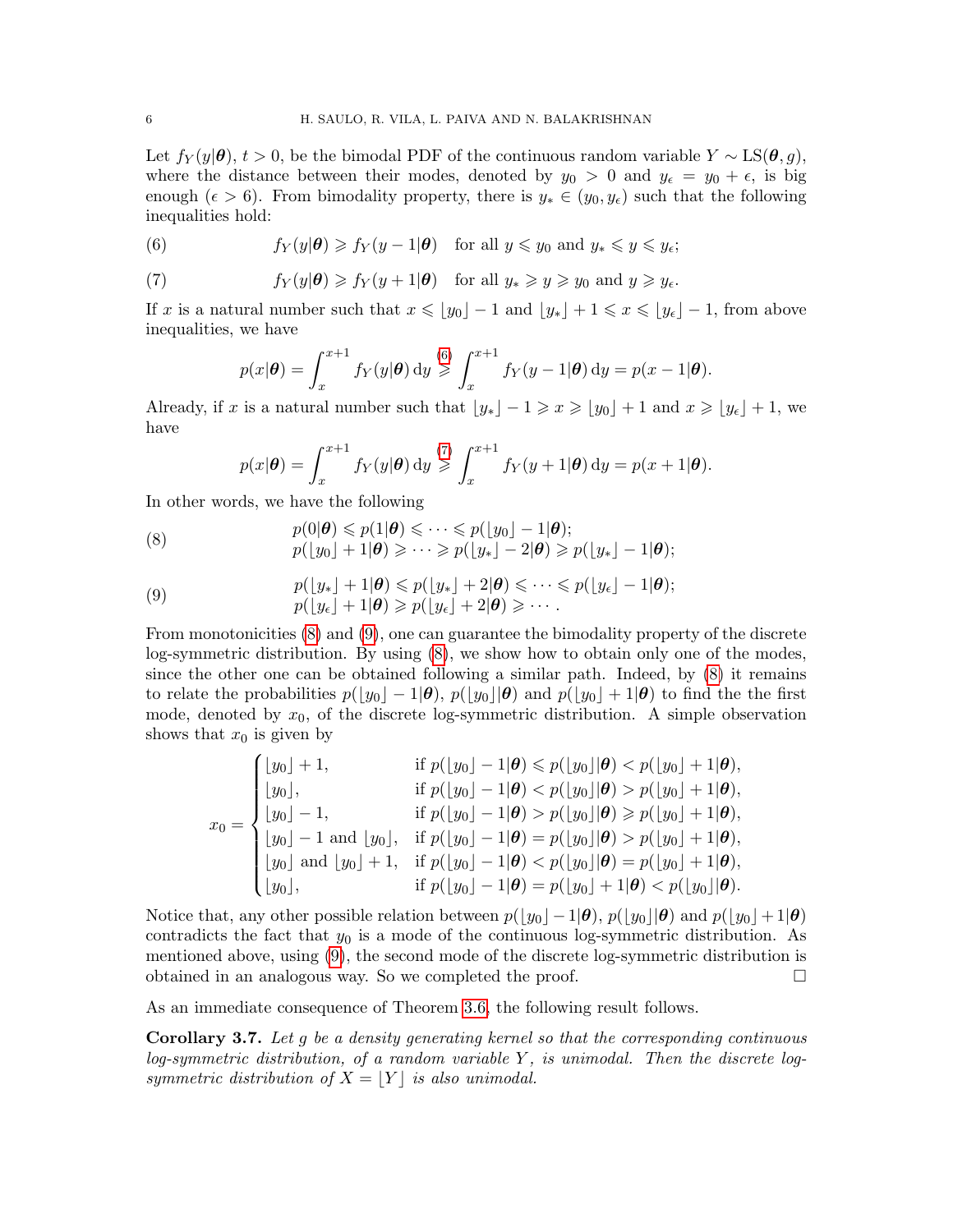## 4. Maximum likelihood estimation

<span id="page-6-0"></span>4.1. **Uncensored data.** Let  $(X_1, \ldots, X_n)$  be a random sample of size n from a random variable X with PMF given by [\(3\)](#page-1-2) and  $\mathbf{x} = (x_1, \ldots, x_n)$  their observations (data). Then, the log-likelihood function for a parameter vector  $\boldsymbol{\theta} = (\lambda, \phi)$  is given by

(10) 
$$
\ell(\boldsymbol{\theta}) = \ell(\boldsymbol{\theta}|\boldsymbol{x}) = \sum_{i=1}^n \log p(x_i|\boldsymbol{\theta}) = \sum_{i=1}^n \log \left\{ G \big[ a_{\boldsymbol{\theta}}(x_i+1) \big] - G \big[ a_{\boldsymbol{\theta}}(x_i) \big] \right\}.
$$

The roots of the system formed by the partial derivatives of the log-likelihood function  $\ell(\theta)$  with respect to  $\lambda$  and  $\phi$  are the estimates of these parameters, respectively. Thus, we must solve the following system of equations:

$$
\frac{\partial \ell(\boldsymbol{\theta})}{\partial \theta} = (Z_g)^{-1} \sum_{i=1}^n \sum_{j=0}^1 (-1)^{j+1} \frac{\partial a_{\boldsymbol{\theta}}(x_i+j)}{\partial \theta} \frac{g[a_{\boldsymbol{\theta}}^2(x_i+j)]}{p(x_i|\boldsymbol{\theta})} = 0, \quad \theta \in \{\lambda, \phi\},
$$

where  $Z_g = \int_{-\infty}^{\infty} g(w^2) dw$  and,

<span id="page-6-3"></span>(11) 
$$
\frac{\partial a_{\boldsymbol{\theta}}(x_i)}{\partial \lambda} = -(\lambda \phi^{1/2})^{-1}, \quad \frac{\partial a_{\boldsymbol{\theta}}(x_i)}{\partial \phi} = \log \left(\frac{x_i}{\lambda}\right)^{1/(2\phi^{3/2})}.
$$

Note that they must be solved by an iterative procedure for non-linear optimization, such as the Broyden-Fletcher-Goldfarb-Shanno (BFGS) quasi-Newton method; see [Mittelham](#page-16-8)[mer et al.](#page-16-8) [\(2000,](#page-16-8) p. 199).

Inference for  $\theta$  of the LS<sub>d</sub> model can be based on the asymptotic distribution of the maximum likelihood estimator  $\hat{\theta}$ . Under classic regularity conditions, this estimatior is bivariate normal distributed with mean  $\theta$  and covariance matrix  $\Sigma_{\hat{\theta}}$ , namely,

$$
\sqrt{n} \, (\widehat{\boldsymbol{\theta}} - \boldsymbol{\theta}) \stackrel{\text{D}}{\rightarrow} \text{N}_2\big(\mathbf{0}, \boldsymbol{\Sigma}_{\widehat{\boldsymbol{\theta}}} = [\mathcal{J}(\boldsymbol{\theta})]^{-1} \big),
$$

as  $n \to \infty$ , where  $\stackrel{D}{\to}$  means "convergence in distribution",  $\mathcal{I}(\theta)$  is the expected Fisher information matrix, and  $\mathcal{J}(\theta) = \lim_{n \to \infty} (1/n) [\mathcal{I}(\theta)].$  Observe that  $[\widehat{\mathcal{I}}(\theta)]^{-1}$  is a consistent estimator of the asymptotic covariance matrix of  $\hat{\theta}$ . Observe also that one may use the Hessian matrix to obtain the observed version of the expected Fisher information matrix. The Hessian matrix of  $\ell(\theta)$  is given by

$$
\left[\ddot{\ell}_{\theta\theta'}(\boldsymbol{\theta})\right]_{2\times 2} = \begin{bmatrix} \frac{\partial^2 \ell(\boldsymbol{\theta})}{\partial \lambda^2} & \frac{\partial^2 \ell(\boldsymbol{\theta})}{\partial \lambda \partial \phi} \\ \frac{\partial^2 \ell(\boldsymbol{\theta})}{\partial \phi \partial \lambda} & \frac{\partial^2 \ell(\boldsymbol{\theta})}{\partial \phi^2} \end{bmatrix},
$$

where its elements, for each  $\theta, \theta' \in {\lambda, \phi}$ , are

$$
\ddot{\ell}_{\theta\theta'}(\theta) = (Z_g)^{-1} \sum_{i=1}^n \sum_{j=0}^1 (-1)^{j+1} \left[ \frac{\partial^2 a_{\theta}(x_i+j)}{\partial \theta \partial \theta'} + \Theta_j(x_i) - \Omega_j(x_i) \right] \frac{g[a^2(x_i+j)]}{p(x_i|\theta)}
$$

Here we adopt the following notation:

<span id="page-6-1"></span>(12) 
$$
\Theta_j(x_i) = 2a_{\theta}(x_i + j) g'\left[a^2(x_i + j)\right] \frac{\partial a_{\theta}(x_i + j)}{\partial \theta} \frac{\partial a_{\theta}(x_i + j)}{\partial \theta'},
$$

<span id="page-6-2"></span>(13) 
$$
\Omega_j(x_i) = (Z_g)^{-1} \frac{\partial a_{\theta}(x_i + j)}{\partial \theta} \sum_{k=0}^1 (-1)^{k+1} \frac{\partial a_{\theta}(x_i + k)}{\partial \theta'} \frac{g[a^2(x_i + k)]}{p(x_i | \theta)};
$$

.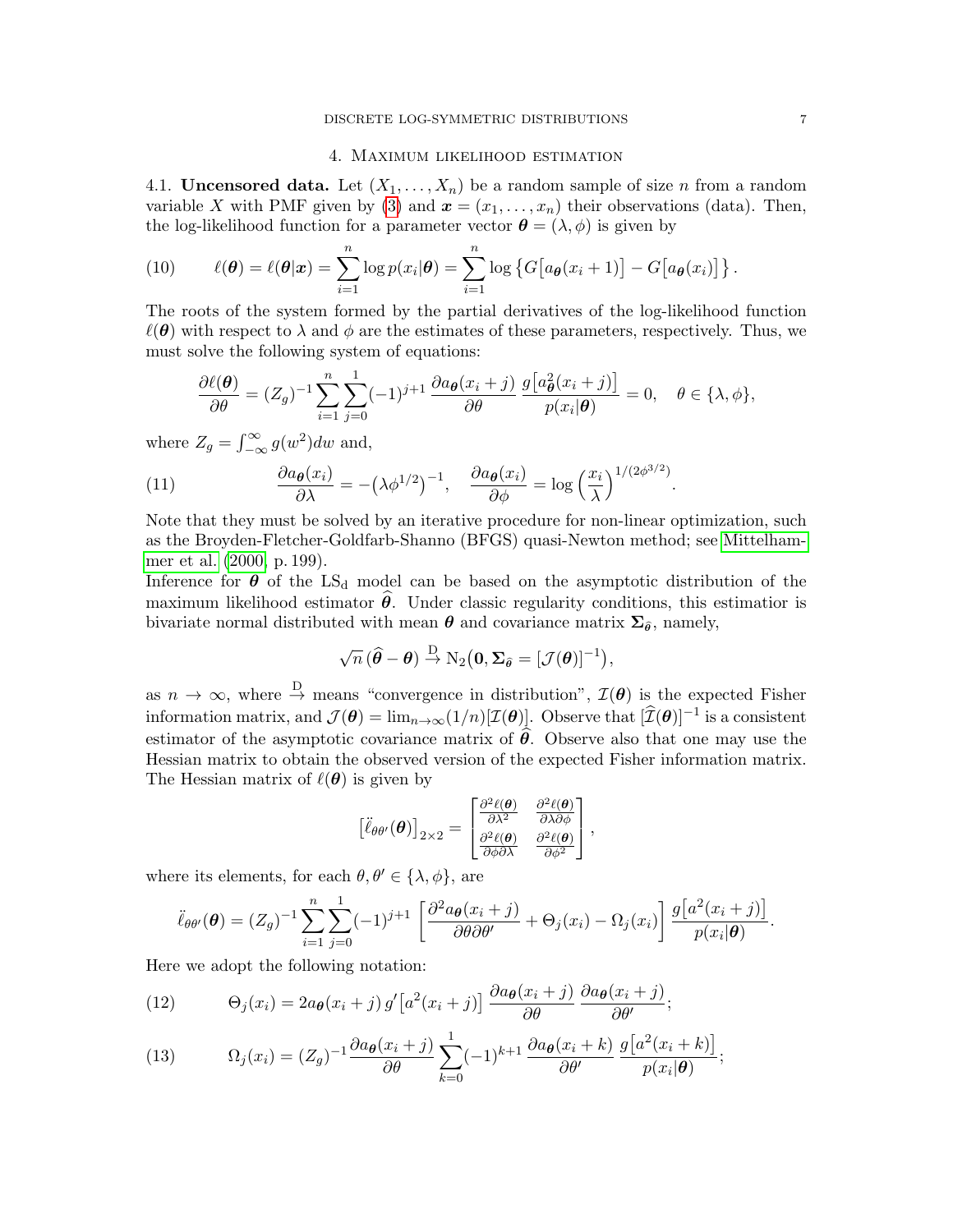whenever the density generating kernel  $q$  be differentiable. The above second-order partial derivatives of  $a_{\theta}(\cdot)$ , with respect to the parameters, are given by

<span id="page-7-1"></span>(14) 
$$
\frac{\partial^2 a_{\theta}(x_i)}{\partial \lambda^2} = (\lambda^2 \phi^{1/2})^{-1}; \quad \frac{\partial^2 a_{\theta}(x_i)}{\partial \phi^2} = \log \left(\frac{x_i}{\lambda}\right)^{-3/(4\phi^{5/2})};
$$

$$
\frac{\partial a_{\theta}(x_i)}{\partial \lambda \partial \phi} = (2\lambda \phi^{3/2})^{-1}; \quad \frac{\partial a_{\theta}(x_i)}{\partial \phi \partial \lambda} = (2\lambda \phi^{3/2})^{-1}.
$$

Under certain regularity conditions, the Fisher information matrix

$$
\left[\mathcal{I}_{\theta\theta'}(\boldsymbol{\theta})\right]_{2\times 2} = -\begin{bmatrix} \mathbb{E} \frac{\partial^2 p(X|\boldsymbol{\theta})}{\partial \lambda^2} & \mathbb{E} \frac{\partial^2 p(X|\boldsymbol{\theta})}{\partial \lambda \partial \phi} \\ \mathbb{E} \frac{\partial^2 p(X|\boldsymbol{\theta})}{\partial \phi \partial \lambda} & \mathbb{E} \frac{\partial^2 p(X|\boldsymbol{\theta})}{\partial \phi^2} \end{bmatrix}, \quad X \sim \text{LS}_{d}(\boldsymbol{\theta}, g),
$$

has elements of the following form

$$
\mathcal{I}_{\theta\theta'}(\theta) = (Z_g)^{-1} \sum_{x=0}^{\infty} \sum_{j=0}^{1} (-1)^j \left[ \frac{\partial^2 a_{\theta}(x+j)}{\partial \theta \partial \theta'} + \Theta_j(x) - \Omega_j(x) \right] g\big[a^2(x+j)\big],
$$

for each  $\theta, \theta' \in \{\lambda, \phi\}$ , where  $\Theta_i(\cdot)$  and  $\Omega_i(\cdot)$  are given in [\(12\)](#page-6-1) and [\(13\)](#page-6-2), respectively, and whenever the above series converges absolutely.

The extra parameter  $\xi$  (or parameter vector  $\xi$ ) associated with g is selected by using the profile log-likelihood function. For instance, in the case of the discrete log-Student- $t$ distribution, two steps are require:

- i) Let  $\xi_k = k$  and for each  $k = 1, ..., 100$  compute the k-th maximum likelihood estimate of  $\theta_k = (\lambda_k, \phi_k)^{\intercal}, \hat{\theta}_k = (\hat{\lambda}_k, \hat{\phi}_k)^{\intercal}$  say. Compute also the k-th log-likelihood function value  $\ell_k(\boldsymbol{\theta}_k);$
- ii) The final estimate of  $\xi$ ,  $\hat{\xi} = \xi_k$  say, is the one which maximizes the log-likelihood function, that is,  $\widehat{\xi} \in {\argmax}_{\xi_k} \ell_k(\widehat{\theta}_k)$ , and the estimate of  $\boldsymbol{\theta}$  is  $\widehat{\theta}_k = (\widehat{\lambda}_k, \widehat{\phi}_k)$ <sup>T</sup>.

4.2. Censored data. Let  $Y_i \sim LS(\theta, g)$  be the failure time of the *i*-th individual and let  $\delta_i$  indicate whether the *i*-th individual is censored or not. Let us define  $d_k =$  "number of failures at time  $t_k$ ",  $q_k$  = "number censored at time  $t_k$ " and  $N_k = \sum_{i=k}^{\infty} (d_i + q_i)$ . Note that  $N_k - d_k$  represents the number survived just before time  $t_k + 1$ . That is, in each given time  $t_k$ , there are  $d_k$  failures and  $N_k - d_k$  survivals.

Since the data are discrete observing  $\{(Y_i, \delta_i)\}\$ is equivalent to observing  $\{(d_k, q_k)\}\$ , the likelihood function for the random censoring is given by

$$
L^R(\boldsymbol{\theta}) = \prod_{i=1}^n \big[ f_Y(y_i|\boldsymbol{\theta}) \big]^{\delta_i} \big[ 1 - F_Y(y_i|\boldsymbol{\theta}) \big]^{1-\delta_i} = \prod_{k=1}^\infty \big[ p(x_k|\boldsymbol{\theta}) \big]^{d_k} \big[ p(x_k|\boldsymbol{\theta}) + R(x_k|\boldsymbol{\theta}) \big]^{q_k}.
$$

This type of censoring has as special case type I and II censoring. The corresponding log-likelihood is

<span id="page-7-0"></span>(15) 
$$
\ell^{R}(\boldsymbol{\theta}) = \sum_{k=1}^{\infty} \Big\{ d_k \log p(x_k | \boldsymbol{\theta}) + q_k \log \big[ p(x_k | \boldsymbol{\theta}) + R(x_k | \boldsymbol{\theta}) \big] \Big\}
$$

$$
= \sum_{k=1}^{\infty} d_k \log \big\{ G \big[ a_{\boldsymbol{\theta}}(x_k + 1) \big] - G \big[ a_{\boldsymbol{\theta}}(x_k) \big] \big\} + \sum_{k=1}^{\infty} q_k \log \big\{ 1 - G \big[ a_{\boldsymbol{\theta}}(x_k) \big] \big\}.
$$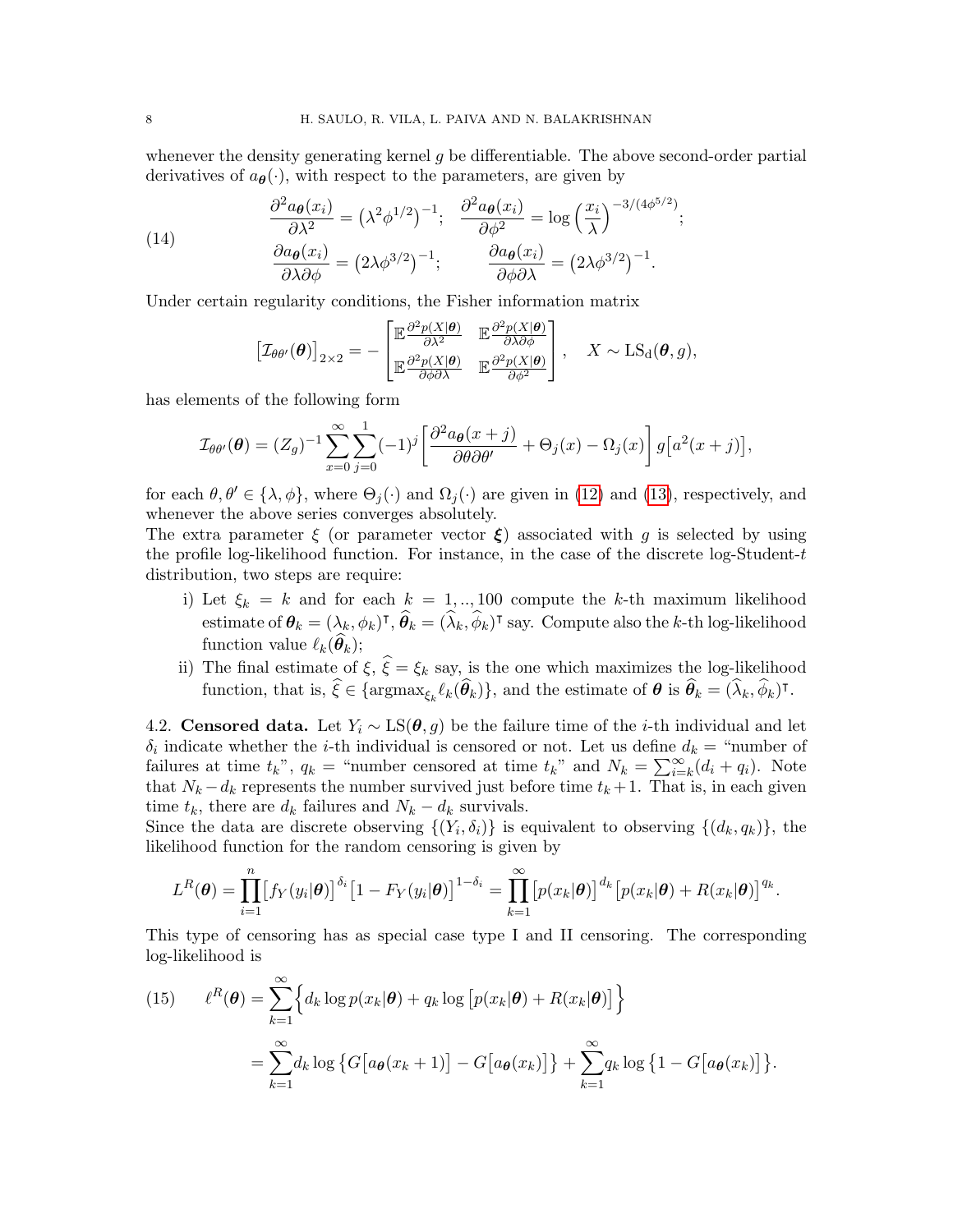Remark 4.1. By Proposition [3.1](#page-2-0), the log-likelihood [\(15\)](#page-7-0) can be rewritten in terms of HR as

$$
\ell^{R}(\boldsymbol{\theta}) = \sum_{k=1}^{\infty} (d_k + q_k) \bigg\{ \frac{d_k}{d_k + q_k} \log \big[ H(x_k | \boldsymbol{\theta}) \big] - \log \big[ 1 - H(x_k | \boldsymbol{\theta}) \big] + \sum_{y=0}^{x_k - 1} \log \big[ 1 - H(y | \boldsymbol{\theta}) \big] \bigg\},
$$

whenever the above series converges absolutely.

Differentiating in [\(15\)](#page-7-0), a straightforward computation shows that

$$
\frac{\partial \ell^{R}(\boldsymbol{\theta})}{\partial \theta} = (Z_{g})^{-1} \sum_{k=1}^{\infty} d_{k} \sum_{j=0}^{1} (-1)^{j+1} \frac{\partial a_{\boldsymbol{\theta}}(x_{k}+j)}{\partial \theta} \frac{g[a_{\boldsymbol{\theta}}^{2}(x_{k}+j)]}{p(x_{k}|\boldsymbol{\theta})}
$$

$$
-(Z_{g})^{-1} \sum_{k=1}^{\infty} q_{k} \frac{\partial a_{\boldsymbol{\theta}}(x_{k})}{\partial \theta} \frac{g[a_{\boldsymbol{\theta}}^{2}(x_{k})]}{p(x_{k}|\boldsymbol{\theta}) + R(x_{k}|\boldsymbol{\theta})}, \quad \theta \in \{\lambda, \phi\},
$$

where  $Z_g = \int_{-\infty}^{\infty} g(w^2) dw$ . The mixed partial derivatives of  $\ell^R(\theta)$  are given by

$$
\frac{\partial^2 \ell^R(\boldsymbol{\theta})}{\partial \theta \partial \theta'} = (Z_g)^{-1} \sum_{k=1}^{\infty} d_k \sum_{j=0}^1 (-1)^{j+1} \left[ \frac{\partial^2 a_{\boldsymbol{\theta}}(x_k + j)}{\partial \theta \partial \theta'} + \Theta_j(x_k) - \Omega_j(x_k) \right] \frac{g[a_{\boldsymbol{\theta}}^2(x_k + j)]}{p(x_k|\boldsymbol{\theta})}
$$

$$
- (Z_g)^{-1} \sum_{k=1}^{\infty} q_k \left[ \frac{\partial^2 a_{\boldsymbol{\theta}}(x_k)}{\partial \theta \partial \theta'} + \Theta_0(x_k) + \hat{\Omega}(x_k) \right] \frac{g[a_{\boldsymbol{\theta}}^2(x_k)]}{p(x_k|\boldsymbol{\theta}) + R(x_k|\boldsymbol{\theta})}, \quad \boldsymbol{\theta}, \boldsymbol{\theta}' \in \{\lambda, \phi\},
$$

where

$$
\hat{\Omega}(x_k) = (Z_g)^{-1} \frac{g[a^2(x_k)]}{p(x_k|\theta) + R(x_k|\theta)} \frac{\partial a_{\theta}(x_k)}{\partial \theta} \frac{\partial a_{\theta}(x_k)}{\partial \theta'}
$$

,

and  $\Theta_j(\cdot), \Omega_j(\cdot)$  are as in [\(12\)](#page-6-1) and [\(13\)](#page-6-2), respectively. The first and second derivatives of function  $a_{\theta}(\cdot)$  are given in [\(11\)](#page-6-3) and [\(14\)](#page-7-1), respectively.

# 5. Monte Carlo simulation study

<span id="page-8-0"></span>A Monte Carlo simulation study was carried out to evaluate the performance of the maximum likelihood estimators for the  $LS_d$  models, particularly the log-normal, log-Student-t, log-contaminated-normal, log-power-exponential, extended Birnbaum-Saunders and extended Birnbaum-Saunders-t cases. Note that when  $\phi = 4$  (fixed) the Birnbaum-Saunders and Birnbaum-Saunders-t are obtained. All numerical evaluations were done in the R software; see [R Core Team](#page-16-9) [\(2016\)](#page-16-9).

The simulation scenario considers: sample size  $n \in \{40, 120, 400\}$ , values of true parameters  $\phi \in \{1, 4, 8\}, \ \lambda \in \{2.00\},\$  censoring proportions  $\{0\%, 10\%, 30\%\},\$  and 1,000 Monte Carlo replications for each sample size. The values of the true extra parameters are presented in the caption of each table.

The maximum likelihood estimation results are presented in Tables [1–](#page-9-0)[6.](#page-11-0) The following sample statistics for the maximum likelihood estimates are reported: empirical mean, bias, and mean squared error (MSE). A look at the results in Tables [1–](#page-9-0)[6](#page-11-0) allows us to conclude that, as the sample size increases, the bias and MSE of all the estimators decrease, indicating that they are asymptotically unbiased, as expected. Moreover, as the censoring proportion increases, the performances of the estimators of  $\phi$  and  $\lambda$ , deteriorate. Generally, all of these results show the good performance of the proposed model.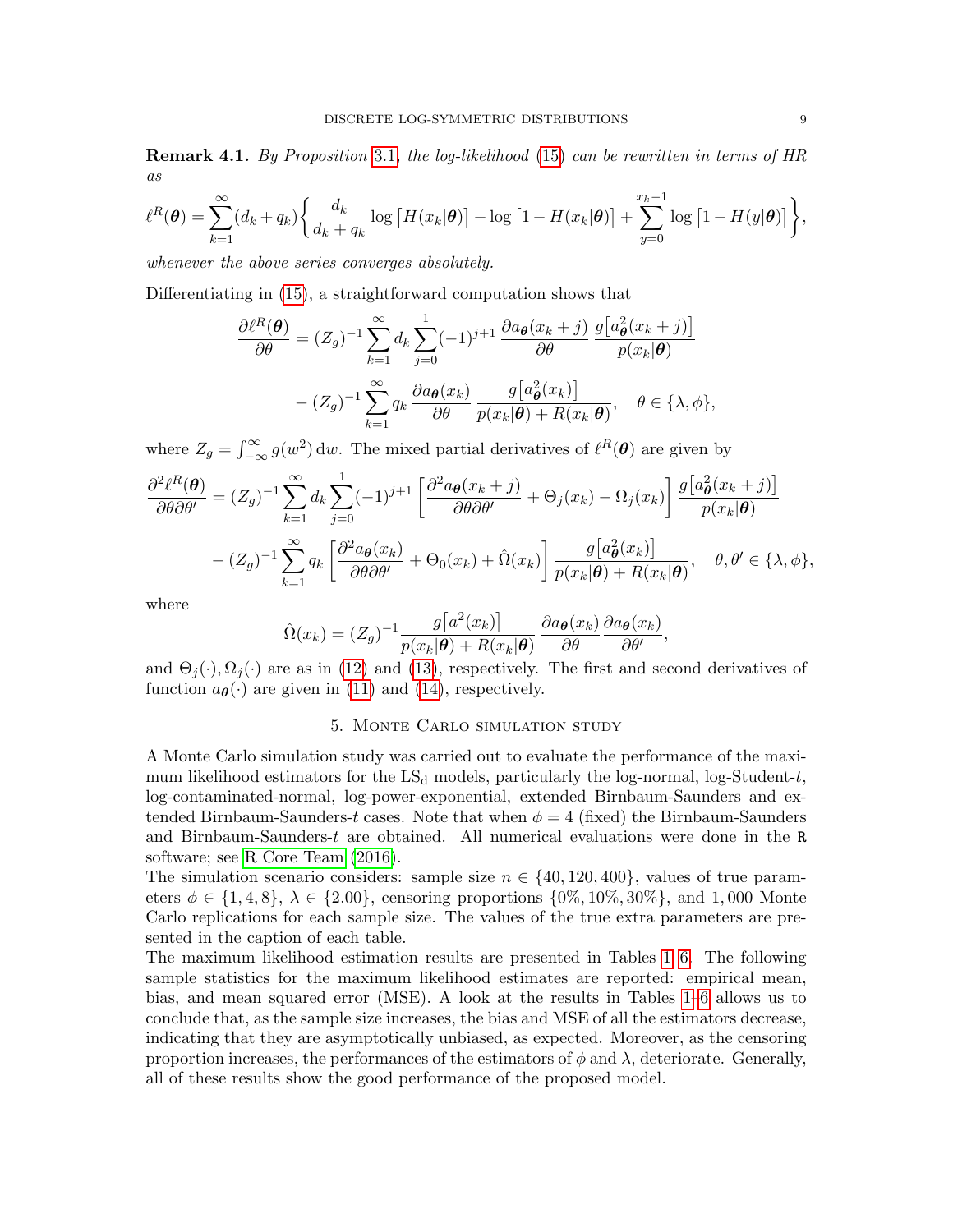| n   | Cen.   |           |        | $\phi=1$ |        |        | $\phi = 4$  |        |        | $\phi = 8$  |         |
|-----|--------|-----------|--------|----------|--------|--------|-------------|--------|--------|-------------|---------|
|     |        |           | Mean   | Bias     | MSE    | Mean   | <b>Bias</b> | MSE    | Mean   | <b>Bias</b> | MSE     |
| 40  |        | Φ         | 1.0119 | 0.0119   | 0.0851 | 4.0752 | 0.0752      | 1.7247 | 8.1388 | 0.1388      | 7.5728  |
|     |        | $\lambda$ | 2.0262 | 0.0262   | 0.1166 | 2.1126 | 0.1126      | 0.5629 | 2.2586 | 0.2586      | 1.4043  |
| 120 | $0\%$  | φ         | 1.0059 | 0.0059   | 0.0260 | 4.0413 | 0.0413      | 0.5237 | 8.0768 | 0.0768      | 2.1683  |
|     |        | $\lambda$ | 2.0086 | 0.0086   | 0.0394 | 2.0317 | 0.0317      | 0.1759 | 2.0750 | 0.0750      | 0.3897  |
| 400 |        | φ         | 1.0041 | 0.0041   | 0.0077 | 4.0184 | 0.0184      | 0.1522 | 8.0404 | 0.0404      | 0.6641  |
|     |        | $\lambda$ | 2.0021 | 0.0021   | 0.0110 | 2.0086 | 0.0086      | 0.0464 | 2.0198 | 0.0198      | 0.1020  |
| 40  |        | Φ         | 1.0189 | 0.0189   | 0.0998 | 4.1507 | 0.1507      | 2.2755 | 8.3002 | 0.3002      | 10.0324 |
|     |        | $\lambda$ | 2.0301 | 0.0301   | 0.1198 | 2.1154 | 0.1154      | 0.5850 | 2.2528 | 0.2528      | 1.4323  |
| 120 | $10\%$ | Φ         | 1.0114 | 0.0114   | 0.0290 | 4.0519 | 0.0519      | 0.5978 | 8.1162 | 0.1162      | 2.5822  |
|     |        | $\lambda$ | 2.0099 | 0.0099   | 0.0396 | 2.0416 | 0.0416      | 0.1795 | 2.0842 | 0.0842      | 0.4037  |
|     |        | $\phi$    | 1.0015 | 0.0015   | 0.0090 | 4.0262 | 0.0262      | 0.1817 | 8.0675 | 0.0675      | 0.8152  |
| 400 |        | $\lambda$ | 2.0012 | 0.0012   | 0.0109 | 2.0014 | 0.0014      | 0.0466 | 2.0073 | 0.0073      | 0.0984  |
| 40  |        | $\phi$    | 1.0562 | 0.0562   | 0.1839 | 4.4113 | 0.4113      | 5.7506 | 8.9965 | 0.9965      | 28.9825 |
|     |        | $\lambda$ | 2.0435 | 0.0435   | 0.1407 | 2.1396 | 0.1396      | 0.6858 | 2.2925 | 0.2925      | 1.7228  |
| 120 | $30\%$ | φ         | 1.0218 | 0.0218   | 0.0458 | 4.1116 | 0.1116      | 1.1065 | 8.2539 | 0.2539      | 5.0762  |
|     |        | $\lambda$ | 2.0124 | 0.0124   | 0.0438 | 2.0450 | 0.0450      | 0.1915 | 2.0868 | 0.0868      | 0.4270  |
|     |        | φ         | 1.0093 | 0.0093   | 0.0133 | 4.0840 | 0.0840      | 0.3158 | 8.1961 | 0.1961      | 1.5102  |
| 400 |        |           | 2.0046 | 0.0046   | 0.0119 | 2.0076 | 0.0076      | 0.0501 | 2.0131 | 0.0131      | 0.1043  |

<span id="page-9-0"></span>Table 1. Empirical values of mean, bias and MSE from simulated discrete log-normal data for the indicated maximum likelihood estimators.

Table 2. Empirical values of mean, bias and MSE from simulated discrete $\log\textnormal{-}\mathrm{Student}\textnormal{-}t$  data for the indicated maximum likelihood estimators with  $\xi = 4$ .

|                  | Cen.   |                 |        | $\phi=1$    |            |        | $\phi = 4$  |            |        | $\phi = 8$  |            |
|------------------|--------|-----------------|--------|-------------|------------|--------|-------------|------------|--------|-------------|------------|
| $\boldsymbol{n}$ |        |                 | Mean   | <b>Bias</b> | <b>MSE</b> | Mean   | <b>Bias</b> | <b>MSE</b> | Mean   | <b>Bias</b> | <b>MSE</b> |
| 40               |        | Φ               | 1.0250 | 0.0250      | 0.1313     | 4.1432 | 0.1432      | 2.6039     | 8.3035 | 0.3035      | 14.7992    |
|                  |        | λ               | 2.0351 | 0.0351      | 0.1589     | 2.1416 | 0.1416      | 0.7463     | 2.3098 | 0.3098      | 1.9332     |
| 120              | $0\%$  | φ               | 1.0093 | 0.0093      | 0.0408     | 4.0316 | 0.0316      | 0.8793     | 7.9743 | $-0.0257$   | 4.0502     |
|                  |        | λ               | 2.0179 | 0.0179      | 0.0497     | 2.0657 | 0.0657      | 0.2195     | 2.1694 | 0.1694      | 0.7087     |
| 400              |        | $\phi$          | 0.9974 | $-0.0026$   | 0.0123     | 3.9778 | $-0.0222$   | 0.4006     | 7.9731 | $-0.0269$   | 2.8371     |
|                  |        | $\hat{\lambda}$ | 1.9986 | $-0.0014$   | 0.0137     | 2.0148 | 0.0148      | 0.0684     | 2.0657 | 0.0657      | 0.2455     |
| 40               |        | $\phi$          | 1.0332 | 0.0332      | 0.1499     | 4.2117 | 0.2117      | 3.2204     | 8.5131 | 0.5131      | 14.0700    |
|                  |        | λ               | 2.0318 | 0.0318      | 0.1692     | 2.1338 | 0.1338      | 0.8105     | 2.2965 | 0.2965      | 2.1397     |
| 120              | 10%    | $\ddot{\phi}$   | 1.0149 | 0.0149      | 0.0466     | 4.0564 | 0.0564      | 0.9162     | 8.1134 | 0.1134      | 4.0340     |
|                  |        | λ               | 2.0068 | 0.0068      | 0.0510     | 2.0434 | 0.0434      | 0.2086     | 2.0916 | 0.0916      | 0.4621     |
| 400              |        | $\phi$          | 1.0026 | 0.0026      | 0.0126     | 4.0285 | 0.0285      | 0.2729     | 8.0335 | 0.0335      | 1.1661     |
|                  |        | $\hat{\lambda}$ | 1.9987 | $-0.0013$   | 0.0146     | 2.0000 | 0.0000      | 0.0598     | 2.0137 | 0.0137      | 0.1208     |
| 40               |        | $\hat{\phi}$    | 1.0772 | 0.0772      | 0.2681     | 4.5456 | 0.5456      | 8.5155     | 9.3122 | 1.3122      | 41.0324    |
|                  |        | $\lambda$       | 2.0430 | 0.0430      | 0.2007     | 2.1605 | 0.1605      | 1.0059     | 2.3570 | 0.3570      | 3.1707     |
| 120              | $30\%$ | $\phi$          | 1.0148 | 0.0148      | 0.0666     | 4.0801 | 0.0801      | 1.4871     | 8.1426 | 0.1426      | 6.8379     |
|                  |        | λ               | 2.0032 | 0.0032      | 0.0534     | 2.0429 | 0.0429      | 0.2210     | 2.0866 | 0.0866      | 0.4900     |
| 400              |        | φ               | 1.0129 | 0.0129      | 0.0168     | 4.0890 | 0.0890      | 0.4097     | 8.1679 | 0.1679      | 1.8873     |
|                  |        |                 | 2.0021 | 0.0021      | 0.0160     | 2.0040 | 0.0040      | 0.0645     | 2.0179 | 0.0179      | 0.1297     |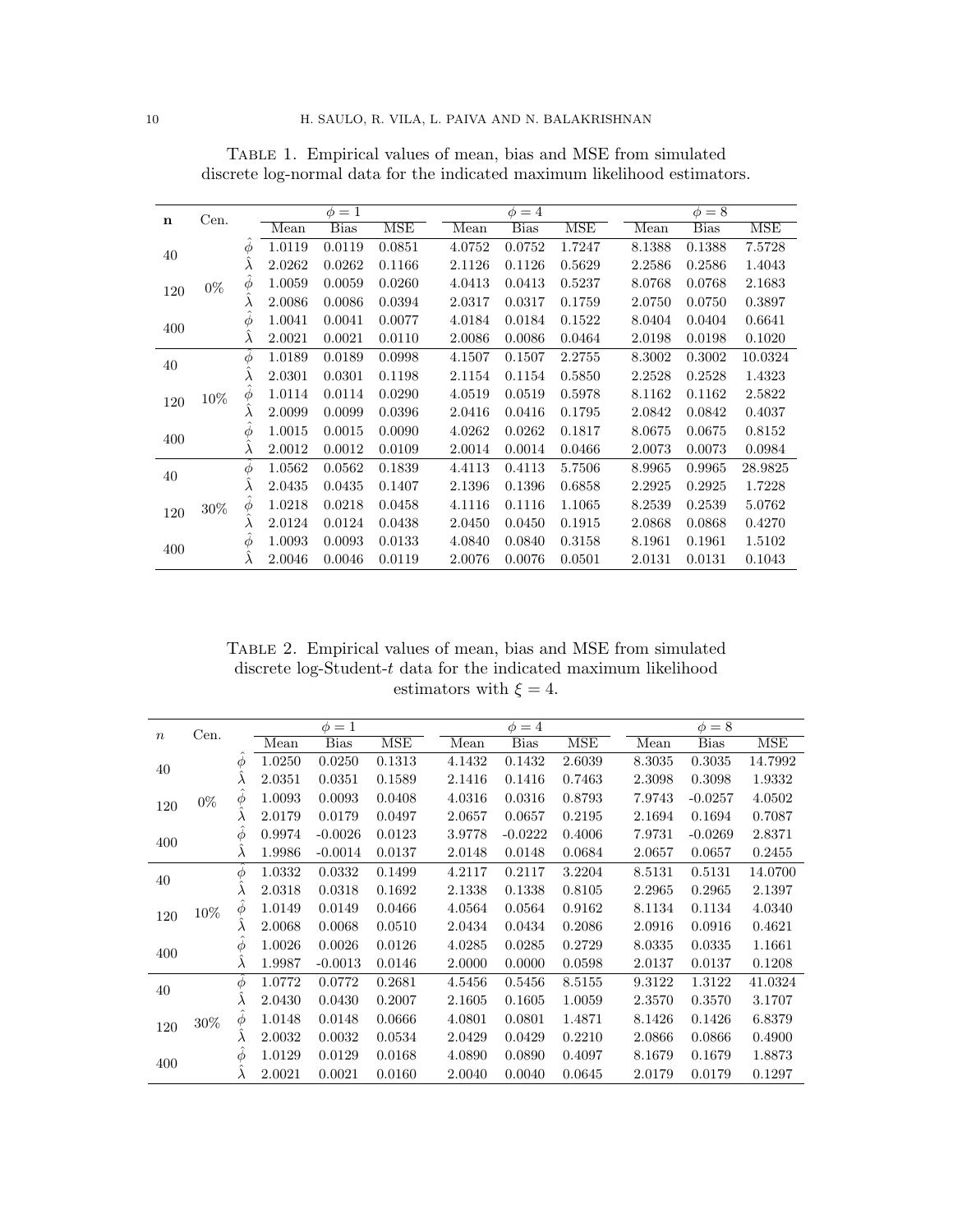|       |        |           |        | $\phi=1$  |            |        | $\phi = 4$  |        |        | $\phi = 8$ |            |
|-------|--------|-----------|--------|-----------|------------|--------|-------------|--------|--------|------------|------------|
| $\,n$ | Cen.   |           | Mean   | Bias      | <b>MSE</b> | Mean   | <b>Bias</b> | MSE    | Mean   | Bias       | <b>MSE</b> |
| 40    |        | Φ         | 1.0057 | 0.0057    | 0.0947     | 4.0459 | 0.0459      | 1.8954 | 8.0944 | 0.0944     | 7.9832     |
|       |        | $\lambda$ | 2.0437 | 0.0437    | 0.1706     | 2.1750 | 0.1750      | 0.8474 | 2.3687 | 0.3687     | 2.1616     |
| 120   | $0\%$  | Φ         | 1.0024 | 0.0024    | 0.0300     | 4.0207 | 0.0207      | 0.6042 | 8.0165 | 0.0165     | 2.5295     |
|       |        | л         | 2.0161 | 0.0161    | 0.0545     | 2.0589 | 0.0589      | 0.2503 | 2.1297 | 0.1297     | 0.5661     |
| 400   |        | Φ         | 1.0020 | 0.0020    | 0.0085     | 4.0061 | 0.0061      | 0.1779 | 7.9912 | $-0.0088$  | 0.8225     |
|       |        | $\lambda$ | 2.0024 | 0.0024    | 0.0165     | 2.0161 | 0.0161      | 0.0745 | 2.0410 | 0.0410     | 0.1751     |
| 40    |        | Φ         | 1.0336 | 0.0336    | 0.1484     | 4.1971 | 0.1971      | 3.1525 | 8.4153 | 0.4153     | 12.8221    |
|       |        | $\lambda$ | 2.0562 | 0.0562    | 0.1819     | 2.1952 | 0.1952      | 0.9257 | 2.3944 | 0.3944     | 2.3858     |
| 120   | $10\%$ | $\varphi$ | 1.0154 | 0.0154    | 0.0396     | 4.0676 | 0.0676      | 0.7806 | 8.1552 | 0.1552     | 3.3793     |
|       |        | л         | 2.0182 | 0.0182    | 0.0588     | 2.0688 | 0.0688      | 0.2649 | 2.1338 | 0.1338     | 0.5975     |
| 400   |        | Φ         | 1.0067 | 0.0067    | 0.0103     | 4.0278 | 0.0278      | 0.2113 | 8.0581 | 0.0581     | 0.9135     |
|       |        | $\lambda$ | 1.9988 | $-0.0012$ | 0.0163     | 2.0077 | 0.0077      | 0.0735 | 2.0222 | 0.0222     | 0.1586     |
| 40    |        | Φ         | 1.0644 | 0.0644    | 0.2448     | 4.4774 | 0.4774      | 7.4371 | 9.1280 | 1.1280     | 33.9336    |
|       |        | $\lambda$ | 2.0635 | 0.0635    | 0.2088     | 2.2106 | 0.2106      | 1.0845 | 2.4422 | 0.4422     | 3.1094     |
| 120   | $30\%$ | Φ         | 1.0310 | 0.0310    | 0.0591     | 4.1681 | 0.1681      | 1.3522 | 8.4147 | 0.4147     | 6.3718     |
|       |        | λ         | 2.0237 | 0.0237    | 0.0635     | 2.0767 | 0.0767      | 0.2895 | 2.1436 | 0.1436     | 0.6536     |
|       |        | Φ         | 1.0126 | 0.0126    | 0.0161     | 4.0609 | 0.0609      | 0.3648 | 8.1301 | 0.1301     | 1.6252     |
| 400   |        | $\lambda$ | 2.0005 | 0.0005    | 0.0176     | 2.0102 | 0.0102      | 0.0771 | 2.0237 | 0.0237     | 0.1628     |

Table 3. Empirical values of mean, bias and MSE from simulated discrete log-contaminated-normal data for the indicated maximum likelihood estimators with  $\xi = (0.5, 0.5)^{\dagger}$ .

Table 4. Empirical values of mean, bias and MSE from simulated discrete log-power-exponential data for the indicated maximum likelihood estimators with  $\xi = -0.5$ .

|       | Cen.   |           |        | $\phi=1$    |            |        | $\phi = 4$  |            |        | $\phi = 8$  |            |
|-------|--------|-----------|--------|-------------|------------|--------|-------------|------------|--------|-------------|------------|
| $\,n$ |        |           | Mean   | <b>Bias</b> | <b>MSE</b> | Mean   | <b>Bias</b> | <b>MSE</b> | Mean   | <b>Bias</b> | <b>MSE</b> |
| 40    |        | Φ         | 0.9783 | $-0.0217$   | 0.0470     | 3.9497 | $-0.0503$   | 1.1520     | 7.9186 | $-0.0814$   | 5.6648     |
|       |        | λ         | 2.0072 | 0.0072      | 0.0481     | 2.0493 | 0.0493      | 0.2856     | 2.1332 | 0.1332      | 0.6806     |
| 120   | $0\%$  | Φ         | 0.9970 | $-0.0030$   | 0.0134     | 4.0014 | 0.0014      | 0.3399     | 7.9966 | $-0.0034$   | 1.5695     |
|       |        | $\lambda$ | 2.0032 | 0.0032      | 0.0153     | 2.0185 | 0.0185      | 0.0863     | 2.0482 | 0.0482      | 0.1996     |
| 400   |        | Φ         | 0.9969 | $-0.0031$   | 0.0042     | 3.9906 | $-0.0094$   | 0.1019     | 7.9864 | $-0.0136$   | 0.4742     |
|       |        | $\lambda$ | 1.9998 | $-0.0002$   | 0.0047     | 2.0036 | 0.0036      | 0.0282     | 2.0098 | 0.0098      | 0.0640     |
| 40    |        | $\phi$    | 0.9941 | $-0.0059$   | 0.0612     | 4.0123 | 0.0123      | 1.5967     | 8.0169 | 0.0169      | 8.0172     |
|       |        | $\lambda$ | 2.0046 | 0.0046      | 0.0510     | 2.0472 | 0.0472      | 0.2900     | 2.1398 | 0.1398      | 0.6989     |
| 120   | $10\%$ | $\phi$    | 0.9999 | $-0,0001$   | 0.0167     | 4.0151 | 0.0151      | 0.4585     | 8.0260 | 0.0260      | 2.0633     |
|       |        |           | 2.0010 | 0.0010      | 0.0165     | 2.0099 | 0.0099      | 0.0866     | 2.0349 | 0.0349      | 0.1968     |
| 400   |        | φ         | 1.0020 | $0.0020\,$  | 0.0053     | 4.0178 | 0.0178      | 0.1283     | 8.0441 | 0.0441      | 0.6083     |
|       |        | $\lambda$ | 2.0010 | 0.0010      | 0.0050     | 2.0044 | 0.0044      | 0.0298     | 2.0084 | 0.0084      | 0.0661     |
| 40    |        | $\phi$    | 1.0093 | 0.0093      | 0.0890     | 4.1602 | 0.1602      | 3.3402     | 8.2982 | 0.2982      | 15.8037    |
|       |        | λ         | 2.0111 | 0.0111      | 0.0646     | 2.0512 | 0.0512      | 0.3185     | 2.1408 | 0.1408      | 0.7509     |
| 120   | $30\%$ | $\phi$    | 1.0040 | 0.0040      | 0.0250     | 4.0485 | 0.0485      | 0.7736     | 8.1109 | 0.1109      | 3.7337     |
|       |        | λ         | 2.0019 | 0.0019      | 0.0191     | 2.0104 | 0.0104      | 0.0927     | 2.0350 | 0.0350      | 0.2090     |
| 400   |        | Φ         | 1.0026 | 0.0026      | 0.0079     | 4.0215 | 0.0215      | 0.1934     | 8.0665 | 0.0665      | 0.9711     |
|       |        | λ         | 2.0010 | 0.0010      | 0.0056     | 2.0045 | 0.0045      | 0.0318     | 2.0093 | 0.0093      | 0.0694     |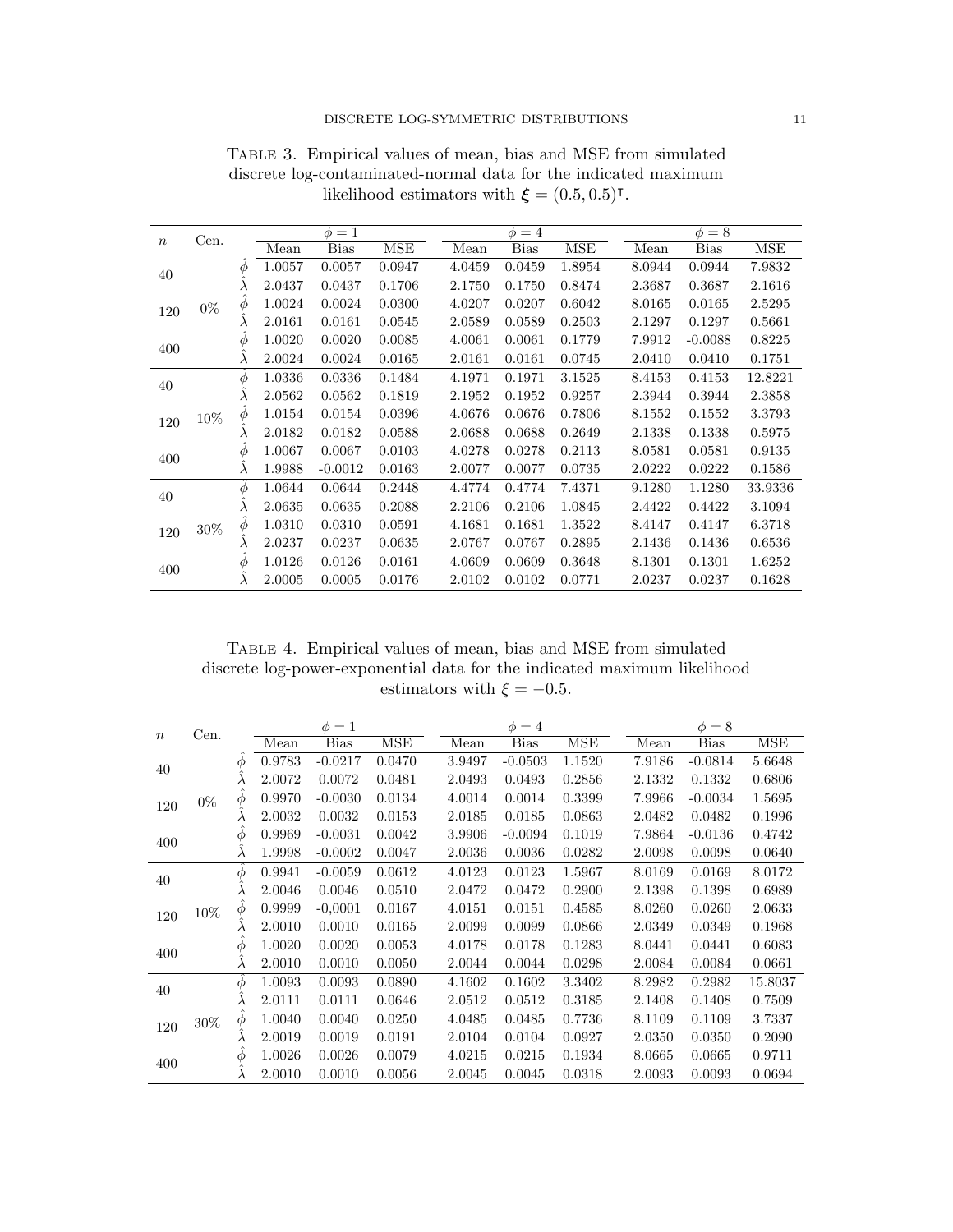|                  | Cen.   |           |        | $\phi=1$    |            |        | $\phi = 4$  |            |        | $\phi = 8$  |            |
|------------------|--------|-----------|--------|-------------|------------|--------|-------------|------------|--------|-------------|------------|
| $\boldsymbol{n}$ |        |           | Mean   | <b>Bias</b> | <b>MSE</b> | Mean   | <b>Bias</b> | <b>MSE</b> | Mean   | <b>Bias</b> | <b>MSE</b> |
| 40               |        | $\phi$    | 0.8741 | $-0.1259$   | 0.1721     | 3.9719 | $-0.0281$   | 0.9531     | 7.9871 | $-0.0129$   | 4.3427     |
|                  |        | $\lambda$ | 2.0126 | 0.0126      | 0.0075     | 2.0117 | 0.0117      | 0.0275     | 2.0152 | 0.0152      | 0.0542     |
| 120              | $0\%$  | Φ         | 0.9747 | $-0.0253$   | 0.0353     | 4.0090 | 0.0090      | 0.3178     | 8.0289 | 0.0289      | 1.3258     |
|                  |        | $\lambda$ | 2.0049 | 0.0049      | 0.0029     | 2.0032 | 0.0032      | 0.0090     | 2.0037 | 0.0037      | 0.0185     |
|                  |        | Φ         | 0.9913 | $-0.0087$   | 0.0117     | 4.0042 | 0.0042      | 0.0978     | 8.0266 | 0.0266      | 0.4048     |
| 400              |        | $\lambda$ | 2.0020 | 0.0020      | 0.0009     | 2.0011 | 0.0011      | 0.0026     | 2.0004 | 0.0004      | 0.0051     |
| 40               |        | Φ         | 0.8825 | $-0.1175$   | 0.1945     | 4.0107 | 0.0107      | 1.2217     | 8.1117 | 0.1117      | 5.3717     |
|                  |        | $\lambda$ | 2.0128 | 0.0128      | 0.0076     | 2.0120 | 0.0120      | 0.0289     | 2.0172 | 0.0172      | 0.0565     |
| 120              | $10\%$ | Φ         | 0.9699 | $-0.0301$   | 0.0460     | 4.0048 | 0.0048      | 0.3449     | 8.0872 | 0.0872      | 1.6128     |
|                  |        |           | 2.0047 | 0.0047      | 0.0028     | 2.0043 | 0.0043      | 0.0096     | 2.0031 | 0.0031      | 0.0187     |
| 400              |        | Φ         | 0.9907 | $-0.0093$   | 0.0134     | 4.0000 | 0.0000      | 0.1167     | 8.0092 | 0.0092      | 0.4932     |
|                  |        | $\lambda$ | 2.0005 | 0.0005      | 0.0009     | 1.9997 | $-0.0003$   | 0.0026     | 2.0005 | 0.0005      | 0.0050     |
| 40               |        | Φ         | 0.7674 | $-0.2326$   | 0.3577     | 4.0841 | 0.0841      | 2.0748     | 8.3517 | 0.3517      | 8.9625     |
|                  |        | $\lambda$ | 2.0152 | 0.0152      | 0.0067     | 2.0178 | 0.0178      | 0.0343     | 2.0280 | 0.0280      | 0.0692     |
| 120              | $30\%$ | Φ         | 0.9263 | $-0.0737$   | 0.0967     | 4.0323 | 0.0323      | 0.5129     | 8.1723 | 0.1723      | 2.5286     |
|                  |        | $\lambda$ | 2.0052 | 0.0052      | 0.0028     | 2.0057 | 0.0057      | 0.0106     | 2.0055 | 0.0055      | 0.0210     |
|                  |        | Φ         | 0.9852 | $-0.0148$   | 0.0212     | 4.0188 | 0.0188      | 0.1660     | 8.0638 | 0.0638      | 0.7290     |
| 400              |        | $\lambda$ | 2.0009 | 0.0009      | 0.0009     | 2.0011 | 0.0011      | 0.0028     | 2.0028 | 0.0028      | 0.0056     |

Table 5. Empirical values of mean, bias and MSE from simulated discrete extended Birnbaum-Saunders data for the indicated maximum likelihood estimators with  $\zeta = 0.5$ .

<span id="page-11-0"></span>Table 6. Empirical values of mean, bias and MSE from simulated discrete extended Birnbaum-Saunders-t data for the indicated maximum likelihood estimators with  $\xi = (0.5, 4)$ <sup>T</sup>.

|         | Cen.   |           |        | $\phi=1$    |        |        | $\phi = 4$ |        |        | $\phi = 8$  |         |
|---------|--------|-----------|--------|-------------|--------|--------|------------|--------|--------|-------------|---------|
| $\it n$ |        |           | Mean   | <b>Bias</b> | MSE    | Mean   | Bias       | MSE    | Mean   | <b>Bias</b> | MSE     |
| 40      |        | Ф         | 0.9871 | $-0.0129$   | 0.1511 | 3.9863 | $-0.0137$  | 1.4404 | 8.0258 | 0.0258      | 6.0994  |
|         |        | λ         | 2.0028 | 0.0028      | 0.0114 | 2.0100 | 0.0100     | 0.0387 | 2.0167 | 0.0167      | 0.0756  |
| 120     | $0\%$  | $\phi$    | 0.9998 | $-0.0002$   | 0.0457 | 4.0319 | 0.0319     | 0.4972 | 8.0689 | 0.0689      | 2.1333  |
|         |        | λ         | 2.0026 | 0.0026      | 0.0037 | 2.0061 | 0.0061     | 0.0128 | 2.0086 | 0.0086      | 0.0248  |
| 400     |        | Ф         | 0.9984 | $-0.0016$   | 0.0141 | 3.9996 | $-0.0004$  | 0.1569 | 8.0282 | 0.0282      | 0.6348  |
|         |        | λ         | 2.0018 | 0.0018      | 0.0010 | 2.0031 | 0.0031     | 0.0038 | 2.0035 | 0.0035      | 0.0074  |
| 40      |        | Φ         | 1.0002 | 0.0002      | 0.1663 | 4.1093 | 0.1093     | 1.8263 | 8.2395 | 0.2395      | 7.9333  |
|         |        | λ         | 2.0009 | 0.0009      | 0.0109 | 2.0029 | 0.0029     | 0.0387 | 2.0095 | 0.0095      | 0.0760  |
| 120     | $10\%$ | $\phi$    | 1.0055 | 0.0055      | 0.0512 | 4.0492 | 0.0492     | 0.5522 | 8.1287 | 0.1287      | 2.3725  |
|         |        | λ         | 2.0027 | 0.0027      | 0.0037 | 2.0044 | 0.0044     | 0.0129 | 2.0080 | 0.0080      | 0.0245  |
| 400     |        | Ф         | 1.0003 | 0.0003      | 0.0157 | 3.9944 | $-0.0056$  | 0.1649 | 8.0085 | 0.0085      | 0.6848  |
|         |        | $\lambda$ | 2.0011 | 0.0011      | 0.0012 | 2.0020 | 0.0020     | 0.0042 | 2.0028 | 0.0028      | 0.0078  |
| 40      |        | Ф         | 0.9829 | $-0.0171$   | 0.2728 | 4.1695 | 0.1695     | 2.7474 | 8.4158 | 0.4158      | 12.0941 |
|         |        | λ         | 2.0027 | 0.0027      | 0.0114 | 2.0055 | 0.0055     | 0.0438 | 2.0151 | 0.0151      | 0.0882  |
| 120     | $30\%$ | Φ         | 1.0115 | 0.0115      | 0.0708 | 4.1024 | 0.1024     | 0.7985 | 8.2566 | 0.2566      | 3.5320  |
|         |        | $\lambda$ | 2.0029 | 0.0029      | 0.0038 | 2.0065 | 0.0065     | 0.0140 | 2.0119 | 0.0119      | 0.0273  |
|         |        | Φ         | 1.0009 | 0.0009      | 0.0238 | 4.0094 | 0.0094     | 0.2337 | 8.0494 | 0.0494      | 0.9990  |
| 400     |        |           | 2.0014 | 0.0014      | 0.0012 | 2.0037 | 0.0037     | 0.0047 | 2.0049 | 0.0049      | 0.0087  |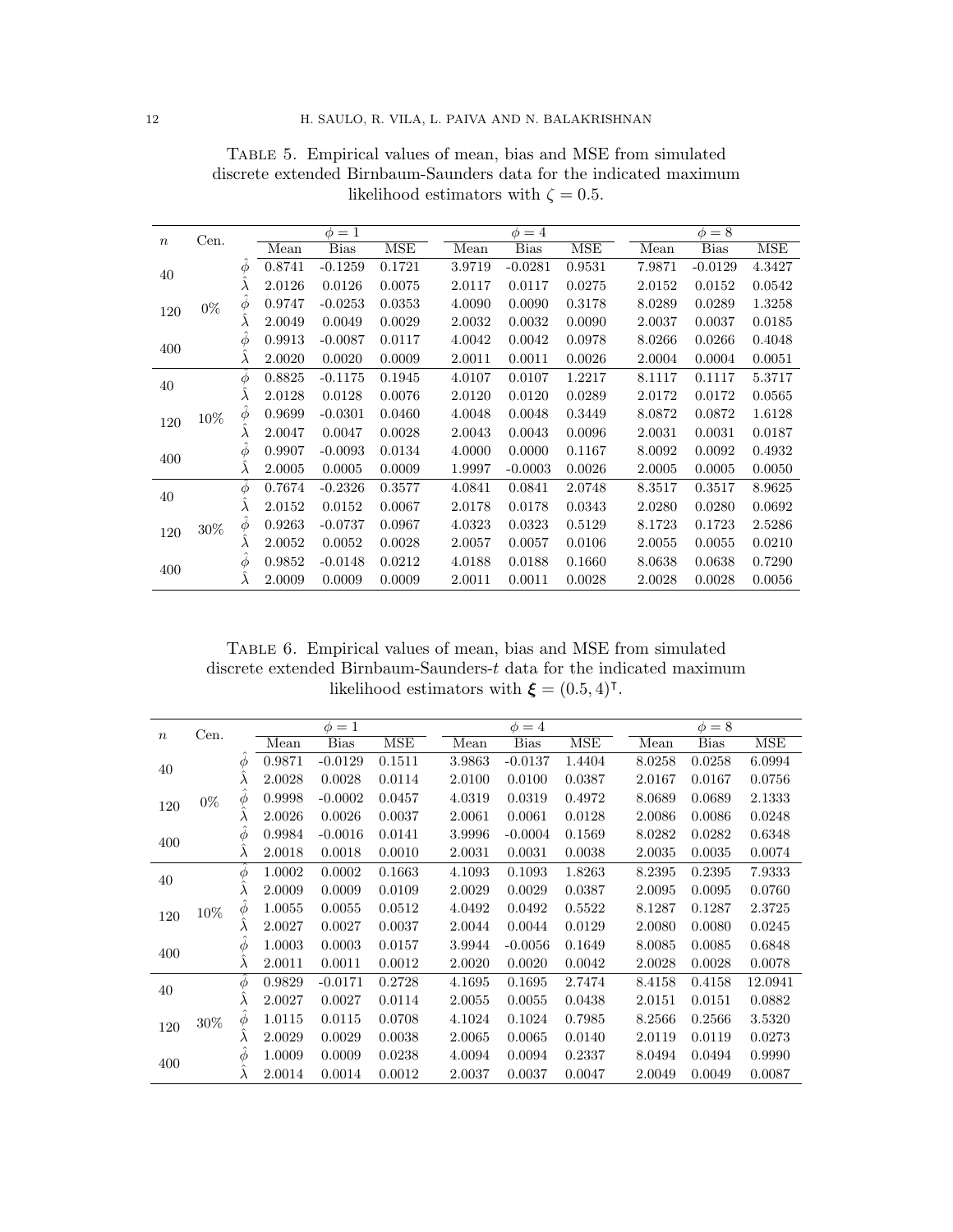#### DISCRETE LOG-SYMMETRIC DISTRIBUTIONS 13

#### 6. Illustrative examples

<span id="page-12-0"></span>The  $LS<sub>d</sub>$  models are now used to analyze two real-world data sets. It is considered the following discrete  $LS_d$  models: log-normal (LN), log-Student-t (Lt), log-contamined-normal (LCN), log-power-exponential (LPE), Birnbaum-Saunders (BS), extended Birnbaum-Saunders (EBS), Birnbaum-Saunders-t (BSt), and extended Birnbaum-Saunders-t (EBSt).

**Example 6.1.** The first data set corresponds to the number of times that a DEC-20 computer broke down in each of 128 consecutive weeks of operation. This computer has operated at the Open University during the 1980s; see Table [9](#page-13-0) and [Trenkler](#page-16-10) [\(1995\)](#page-16-10). Descriptive statistics for the computer breaks data set are the following: 128(sample size),  $0(minimum)$ ,  $22(maximum)$ ,  $3(median)$ ,  $4.016(mean)$ ,  $3.808(statard\ deviation)$ , 94.839(coefficient of variation), 1.732(coefficient of skewness) and 3.995(coefficient of kurtosis). From these results, we observe the positive skewness and a high degree of kurtosis. Figure [1](#page-12-1)(left) shows the histogram for the computer breaks data, from where it is confirmed the positive skewness. Moreover, Figure [1](#page-12-1)(right) shows the usual and adjusted boxplots, and we note that some potential outliers are not in fact outliers when the adjusted boxplot is observed.

Table 7. Computer breaks data.

| $x$ 0 1 2 3 4 5 6 7 8 9 10 11 12 13 16 17 22      |  |  |  |  |  |  |  |  |  |
|---------------------------------------------------|--|--|--|--|--|--|--|--|--|
| frequency 15 19 23 14 15 10 8 4 6 2 3 3 2 1 1 1 1 |  |  |  |  |  |  |  |  |  |

<span id="page-12-1"></span>

FIGURE 1. Histogram (left) and boxplots (right) for the computer breaks data.

Table [8](#page-13-1) presents the maximum likelihood estimates, computed by the BFGS method, and standard errors (SEs) for the  $LS_d$  models parameters. Moreover, the p-values of the  $\chi^2$  and Cramer-Von Mises (CVM) statistics, and the the Akaike (AIC) and Bayesian information (BIC) criteria, are also reported. The results of Table [8](#page-13-1) reveal that the discrete BS model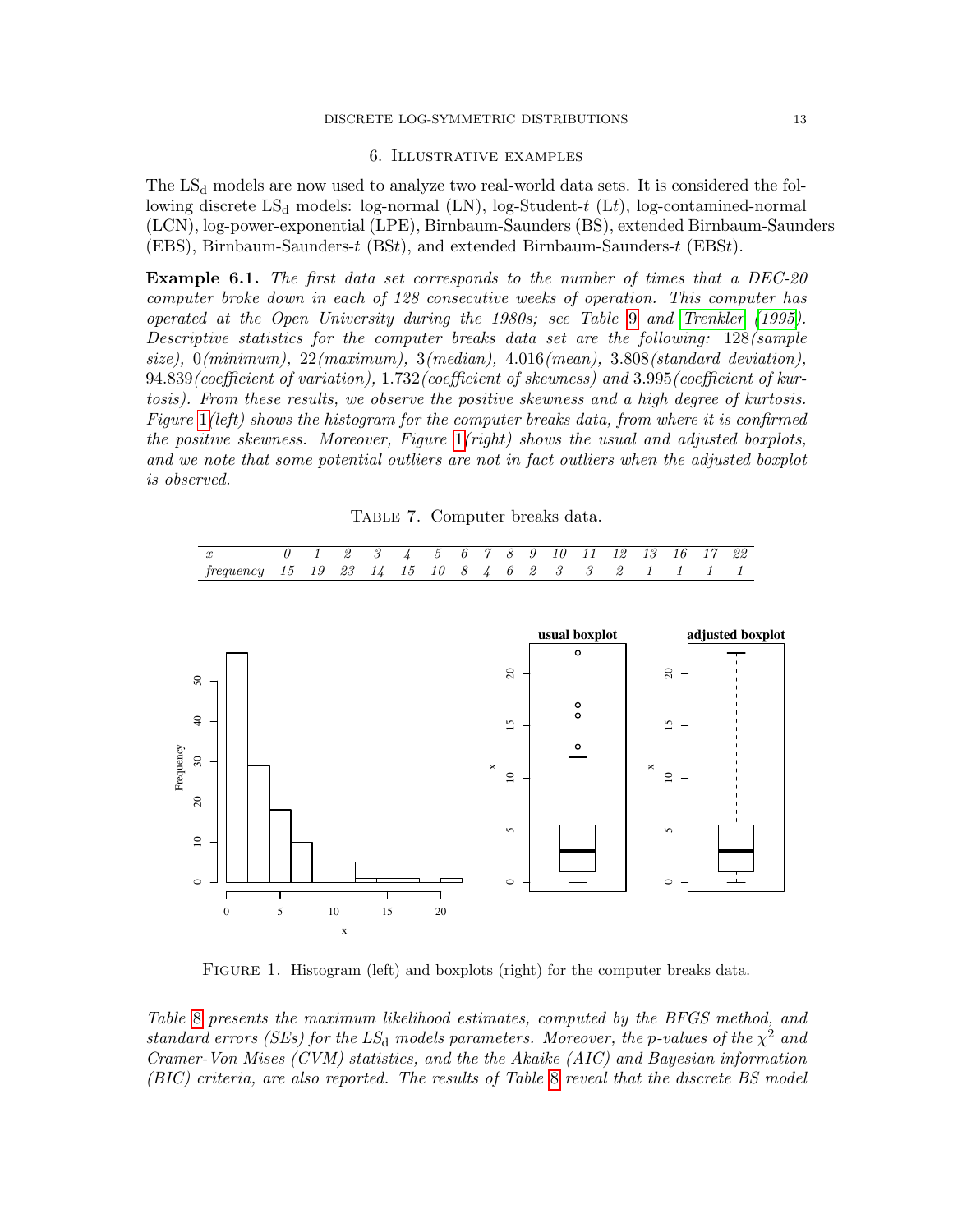<span id="page-13-1"></span>provides the best adjustment compared to other models based on the values of AIC and BIC.

| Model      |                 | Estimates       |             |        | $p-value$ | AIC      | BIC      |
|------------|-----------------|-----------------|-------------|--------|-----------|----------|----------|
|            | $\lambda$ (SE)  | (SE)<br>$\phi$  | $(\xi)$     |        | CMV       |          |          |
| LN         | 3.2280 (0.2526) | 0.7541(0.1048)  |             | 0.7841 | 0.6959    | 643.5141 | 652.0702 |
| Lt         | 3.2653(0.2574)  | 0.7065(0.1026)  | <i>20.0</i> | 0.8306 | 0.7762    | 644.2248 | 652.7809 |
| LCN        | 3.2283 (0.2526) | 0.6858(0.0953)  | (0.9, 0.9)  | 0.7996 | 0.6967    | 645.5205 | 656.9287 |
| <b>LPE</b> | 3.1624(0.2770)  | 1.0176(0.0555)  | $-0.2$      | 0.7096 | 0.5151    | 642.8785 | 651.4346 |
| BS         | 3.1704 (0.0589) | $\ast$          | 0.9         | 0.6007 | 0.5283    | 640.6061 | 646.3102 |
| <i>EBS</i> | 3.1436 (0.2090) | 2.9392(0.0438)  | 1.1         | 0.6517 | 0.4700    | 642.4045 | 650.9605 |
| BSt        | 3.1803(0.3008)  | $\ast$          | (0.9, 20.0) | 0.7966 | 0.5799    | 642.9026 | 651.4587 |
| EBSt       | 3.1406 (0.2193) | 2.0820 (0.0818) | (1.3, 20.0) | 0.6492 | 0.4364    | 644.5534 | 655.9615 |

Table 8. Maximum likelihood estimates (with SE in parentheses) and model selection measures for fit to the computer breaks data.

 $\ast$  indicates that  $\phi = 4$  (fixed).

**Example 6.2.** The second data set refers to the number of physiotherapy sessions until a patient's chronic back pain is reduced or alleviated; see Table [9](#page-13-0). The patients were submitted to electric currents and the study was developed by the School of Physiotherapy Clinics of City University of Sao Paulo (UNICID), Sao Paulo, Brazil; see [Silva et al.](#page-16-11) [\(2017\)](#page-16-11). Observations were considered censored to the right when patients did not report pain reduction or relief after 12 treatment sessions, or if they had been lost to follow-up. Such as in [Vila](#page-17-1) [et al.](#page-17-1) [\(2019\)](#page-17-1), the variable of interest is defined as  $T = X - 1$ ,  $t = 0, 1, 2, 3, \ldots$ , where  $t = 0$  denotes a patient who presented pain relief in the first session performed. Descriptive statistics for the pain relief data are the following: 100(sample size), 0(minimum), 11(maximum), 0(median), 0.98(mean), 1.933(standard deviation), 197.258(coefficient of variation), 2.802(coefficient of skewness) and 9.015(coefficient of kurtosis). These statistics values indicate the positive skewness and a high degree of kurtosis. Figure [2](#page-14-0) shows the histogram and the fitted survival function by the Kaplan-Meier (KM) method.

| <b>Sessions</b> | T  | # at risk  | $#$ of events | $\overline{censoring}$ indicator |
|-----------------|----|------------|---------------|----------------------------------|
|                 |    | <i>100</i> | 64            |                                  |
| 2               |    | 36         | 16            |                                  |
| 3               | 2  | 20         | 5             |                                  |
|                 | 3  | 14         |               |                                  |
| 5               |    | 10         |               |                                  |
| 6               | 5  |            | 3             |                                  |
|                 |    | R          |               |                                  |
| 8               |    | 3          |               |                                  |
| 9               |    | 2          |               |                                  |
| 10              |    | 2          |               |                                  |
| 11              | 10 |            |               |                                  |
| 12              |    |            |               |                                  |

<span id="page-13-0"></span>Table 9. Number of sessions until a patient's chronic back pain is reduced or alleviated.

The maximum likelihood estimates of the discrete log-symmetric distribution parameters, along with AIC and BIC criteria are reported in Table [10](#page-14-1). We note that the log-Student-t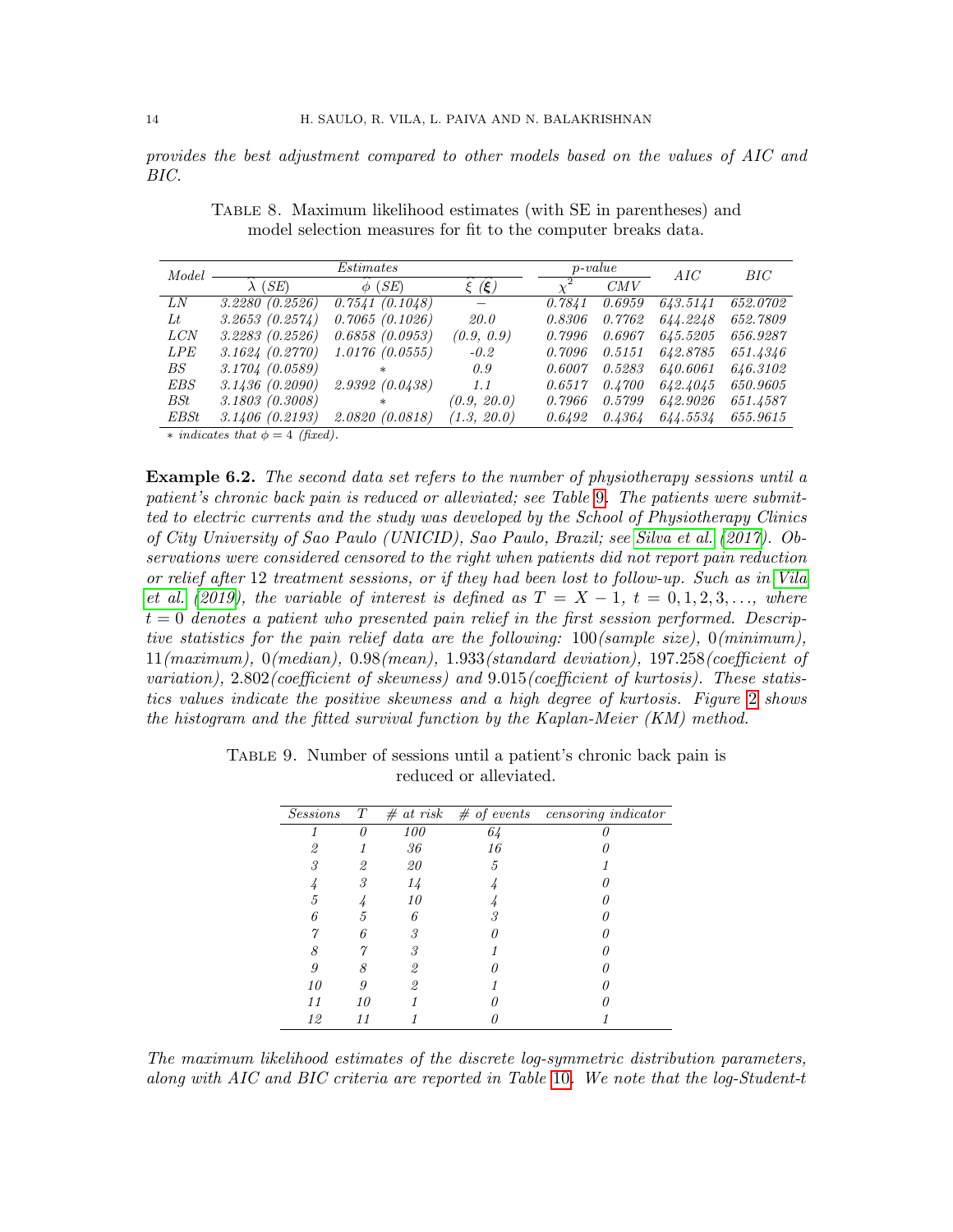<span id="page-14-0"></span>

FIGURE 2. Histogram (left) and KM (right) for the pain relief data.

model provides better adjustment compared to the other models based on the values of AIC and BIC. Table [10](#page-14-1) and [11](#page-15-0) present the fitted survival functions obtained by the KM and the discrete log-symmetric models. These results suggest that (extended) Birnbaum-Saunders and log-normal models yield the best fits to the pain relief data.

| Discrete distribution        | <i>Estimates (SE)</i>          | AIC               | BIC      |
|------------------------------|--------------------------------|-------------------|----------|
| $Log-normal$                 | $\lambda = 2.3229$ (0.1329)    | 540.0872          | 549.1191 |
|                              | $\hat{\phi} = 0.462$ (0.0571)  |                   |          |
| $Log-Student-t$              | $\lambda = 1.8745(0.1250)$     | 513.1153          | 522.1472 |
|                              | $\phi = 0.122$ (0.0538)        |                   |          |
|                              | $\zeta = 2$                    |                   |          |
| Log-Power-Exponential        | $\lambda = 2.0046$ (0.0999)    | 528.1035          | 537.1354 |
|                              | $\hat{\phi} = 0.1713$ (0.0259) |                   |          |
|                              | $\zeta = 0.5$                  |                   |          |
| $Log-Continu method-Normal$  | $\lambda = 1.8654$ (0.1329)    | 513.3146          | 525.3571 |
|                              | $\hat{\phi} = 0.1018$ (0.0519) |                   |          |
|                              | $\hat{\zeta} = (0.37; 0.10)$   |                   |          |
| Birnbaum-Saunders            | $\lambda = 2.4767$ (0.8043)    | 543.6507          | 549.6719 |
|                              | $\zeta = 0.7$                  |                   |          |
| Extended Birnbaum-Saunders   | $\lambda = 2.3263$ (0.156)     | 540.2164 549.2483 |          |
|                              | $\phi = 184.8547(0.0701)$      |                   |          |
|                              | $\zeta = 0.1$                  |                   |          |
| $Birnbaum-Saunders-t$        | $\lambda = 1.8966$ (0.2047)    | 515.0695          | 524.1014 |
|                              | $\zeta = (0.4; 2.0)$           |                   |          |
| Extended Birnbaum-Saunders-t | $\lambda = 1.8751(0.1477)$     | 515.1634 527.2060 |          |
|                              | $\phi = 49.0515(0.1995)$       |                   |          |
|                              | $\hat{\zeta} = (0.1; 2.0)$     |                   |          |

<span id="page-14-1"></span>Table 10. Maximum likelihood estimates and model selection measures for fit to the pain relief data.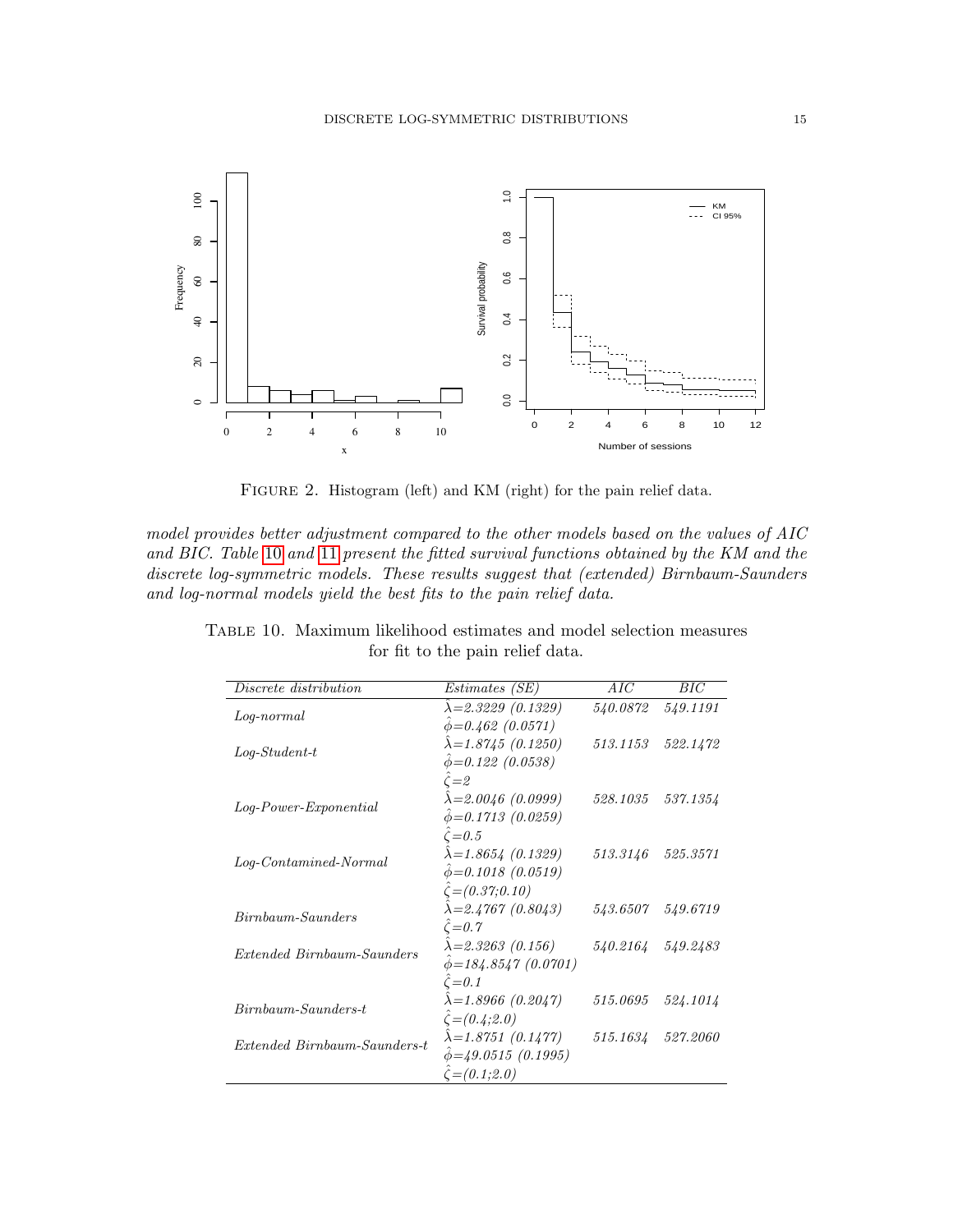| $\boldsymbol{x}$ | KМ     | LN     | L-t    | LPE    | <b>LCN</b> | BS     | EBS    | BS-t   | $EBS-t$ |
|------------------|--------|--------|--------|--------|------------|--------|--------|--------|---------|
| 0                |        | 0.8925 | 0.8931 | 0.8698 | 0.8848     | 0.9100 | 0.8930 | 0.8774 | 0.8930  |
|                  | 0.4333 | 0.5871 | 0.4350 | 0.5018 | 0.4354     | 0.6202 | 0.5880 | 0.4533 | 0.4354  |
| 2                | 0.2400 | 0.3533 | 0.1552 | 0.2412 | 0.1610     | 0.3919 | 0.3541 | 0.1835 | 0.1557  |
| 3                | 0.1933 | 0.2120 | 0.0811 | 0.1315 | 0.0885     | 0.2447 | 0.2126 | 0.0982 | 0.0812  |
| $\frac{1}{4}$    | 0.1588 | 0.1297 | 0.0534 | 0.0791 | 0.0614     | 0.1528 | 0.1301 | 0.0640 | 0.0534  |
| 5                | 0.1299 | 0.0813 | 0.0398 | 0.0511 | 0.0458     | 0.0958 | 0.0815 | 0.0466 | 0.0396  |
| 6                | 0.0866 | 0.0523 | 0.0318 | 0.0348 | 0.0352     | 0.0603 | 0.0524 | 0.0364 | 0.0316  |
| 7                | 0.0794 | 0.0344 | 0.0267 | 0.0247 | 0.0276     | 0.0381 | 0.0344 | 0.0297 | 0.0265  |
| 8                | 0.0577 | 0.0232 | 0.0231 | 0.0182 | 0.0220     | 0.0242 | 0.0231 | 0.0250 | 0.0228  |
| 10               | 0.0505 | 0.0111 | 0.0184 | 0.0106 | 0.0145     | 0.0098 | 0.0110 | 0.0190 | 0.0181  |
| 12               | 0.0361 | 0.0056 | 0.0155 | 0.0067 | 0.0101     | 0.0040 | 0.0056 | 0.0153 | 0.0152  |

<span id="page-15-0"></span>Table 11. Estimates of the survival function via KM and discrete log-symmetric distributions.



Figure 3. Estimation of the survival function using the KM (solid) and discrete log-symmetric distributions (dashed) with the pain relief data.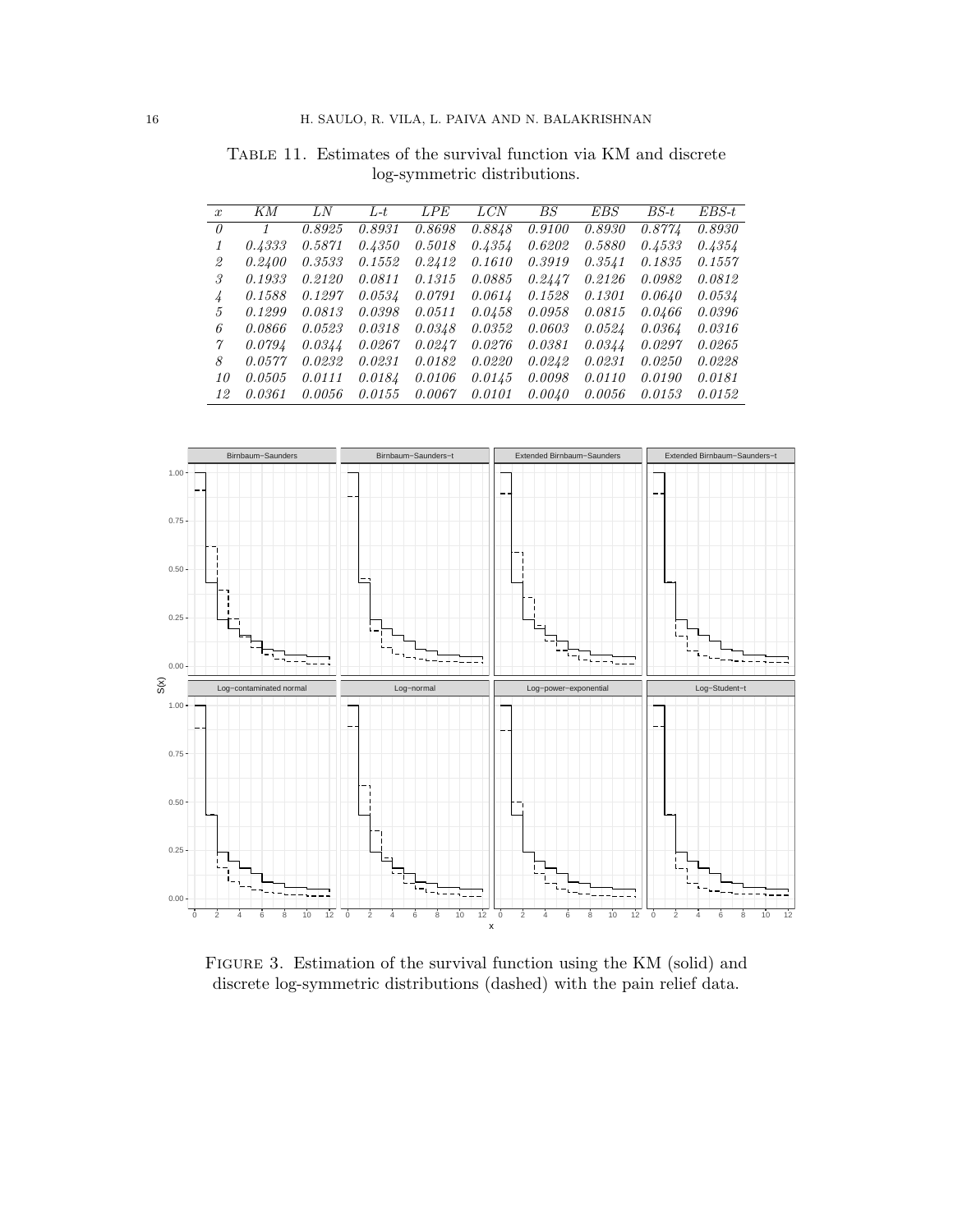## 7. Concluding remarks

We have proposed a new class of distributions to deal with cases where the data are discrete, asymmetric and nonnegative. The proposed approach is a discrete version of the family of continuous log-symmetric distributions. We have considered estimation about the model parameters based on the maximum likelihood method with censored and uncensored data. A Monte Carlo simulation study was carried out to evaluate the behavior of the maximum likelihood estimators. We have applied the proposed models to two realworld data sets. In general, the results have shown that the proposed discrete family proved to be an useful model for discrete data. As part of future research, it is of interest to discuss regression models as well as multivariate extensions. Moreover, time series models based on the proposed class may be of interest. Work on these issues is currently in progress and we hope to report some findings in future papers.

#### **REFERENCES**

- <span id="page-16-4"></span>Balakrishnan, N., Saulo, H., Bourguignon, M., and Zhu, X. (2017). On moment-type estimators for a class of log-symmetric distributions. Computational Statistics, 32(4):1339– 1355.
- <span id="page-16-6"></span><span id="page-16-0"></span>Hinkley, D. V. (1975). On power transformations to symmetry. Biometrika, 62:101–111.
- Jones, M. C. (2008). On reciprocal symmetry. *Journal of Statistical Planning and Infer*ence, 138:3039–3043.
- <span id="page-16-5"></span>Medeiros, F. M. C. and Ferrari, S. L. P. (2017). Small-sample testing inference in symmetric and log-symmetric linear regression models. Statistica Neerlandica, 71:200–224.
- <span id="page-16-8"></span>Mittelhammer, R. C., Judge, G. G., and Miller, D. J. (2000). Econometric Foundations. Cambridge University Press, New York, US.
- <span id="page-16-7"></span>Moors, J. J. A. (1988). A quantile alternative for kurtosis. The Statistician, 37:25–32.
- <span id="page-16-9"></span>R Core Team (2016). R: A Language and Environment for Statistical Computing. R Foundation for Statistical Computing, Vienna, Austria.
- <span id="page-16-3"></span>Saulo, H. and Leão, J. (2017). On log-symmetric duration models applied to high frequency financial data. Economics Bulletin, 37:1089–1097.
- <span id="page-16-11"></span>Silva, J. F., Liebano, R. E., Corrêa, J. B., Matsushita, R. Y., and Nakano, E. Y. (2017). Analysis of the time to relieving pain in patients with chronic non-specific low back pain via Cox proportional hazard model. *Ciência e Natura*, 39:233–243.
- <span id="page-16-10"></span>Trenkler, D. (1995). A handbook of small data sets: Hand, d.j., daly, f., lunn, a.d., mcconway, k.j. & ostrowski, e. (1994): Chapman & hall, london. Computational Statistics  $\&$  Data Analysis, 19(1):101–101.
- <span id="page-16-1"></span>Vanegas, L. H. and Paula, G. A. (2016a). An extension of log-symmetric regression models: R codes and applications. Journal of Statistical Simulation and Computation, 86:1709–1735.
- <span id="page-16-2"></span>Vanegas, L. H. and Paula, G. A. (2016b). *ssym: Fitting Semi-Parametric log-Symmetric* Regression Models. R package version 1.5.7.